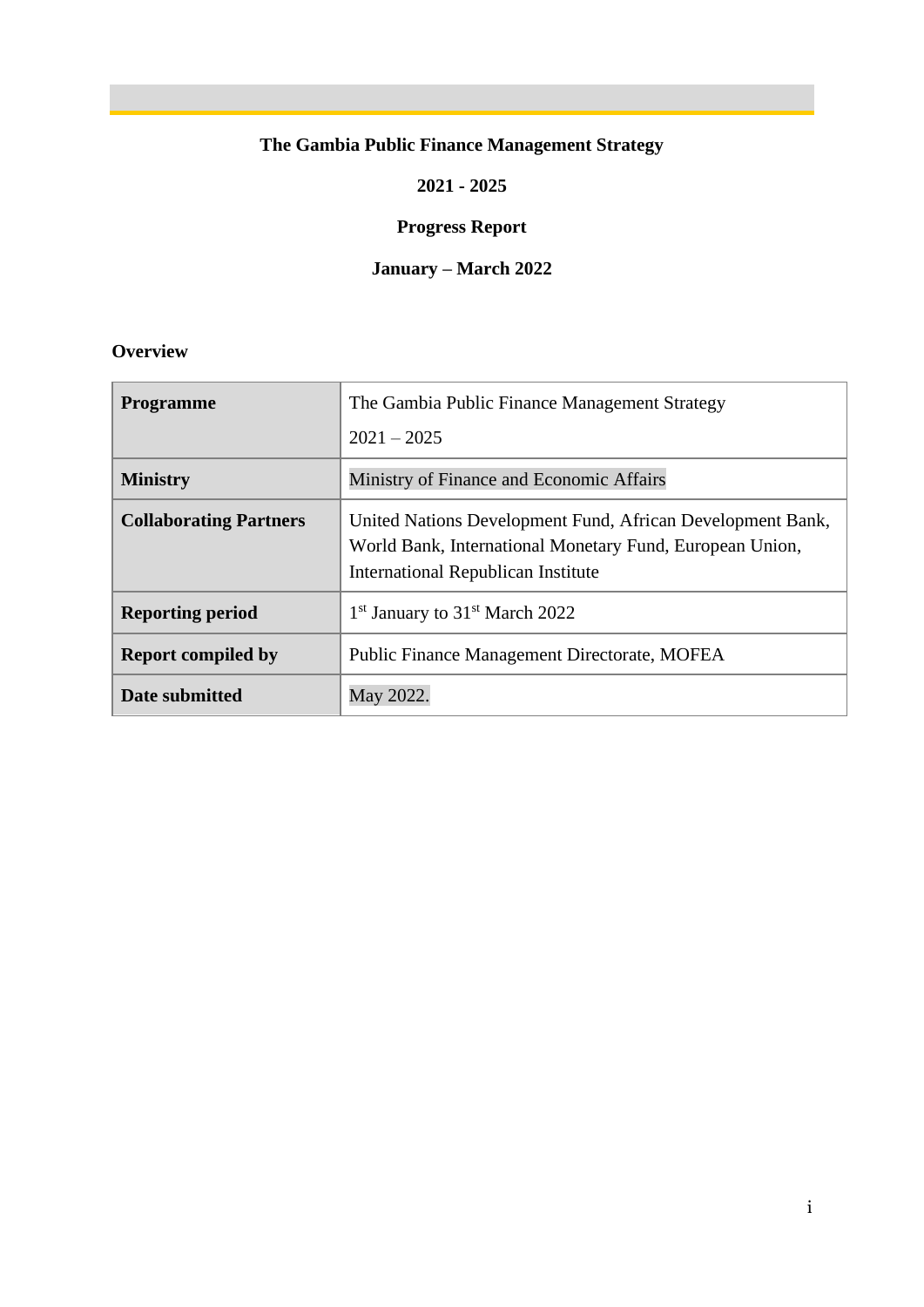#### Gambia Public Finance Management Strategy 2021 – 2026 Progress Report **Acronyms**

| AFD: France Development Agency                                     |  |  |
|--------------------------------------------------------------------|--|--|
| <b>AfDB: African Development Bank</b>                              |  |  |
| <b>AGD: Accountant General Department</b>                          |  |  |
| AIMS: Aid Information Management System                            |  |  |
| AU: African Union                                                  |  |  |
| <b>BAC: Brikama Area Council</b>                                   |  |  |
| <b>BCC: Banjul City Council</b>                                    |  |  |
| <b>BFP: Budget Framework Paper</b>                                 |  |  |
| <b>BSAC: Basse Area Council</b>                                    |  |  |
| CBG: Central Bank of The Gambia                                    |  |  |
| CoA: Chart of Account                                              |  |  |
| <b>COFOG:</b> Classification of Functions of Government            |  |  |
| <b>CRB: Complaint Review Board</b>                                 |  |  |
| <b>CRF: Consolidated Revenue Fund</b>                              |  |  |
| CSDRMS: Common Wealth Secretariat Debt Recording Management System |  |  |
| CSO: Civil Society Organization                                    |  |  |
| <b>DSA: Debt Strategy Assessment</b>                               |  |  |
| ECF: Extended Credit Facility                                      |  |  |
| <b>ECOWAS: Economic Committee of West African States</b>           |  |  |
| EU: European Union                                                 |  |  |
| FR: Financial Regulations                                          |  |  |
| FY: Fiscal Year                                                    |  |  |
| <b>GDHS: Gambia Demographic and Health Survey</b>                  |  |  |
| <b>GFS: General Financial Statistics</b>                           |  |  |
| <b>GFS: Government Financial Statistic</b>                         |  |  |
| GPPA: Gambia Public Procurement Authority                          |  |  |
| GRA: Gambia Revenue Authority                                      |  |  |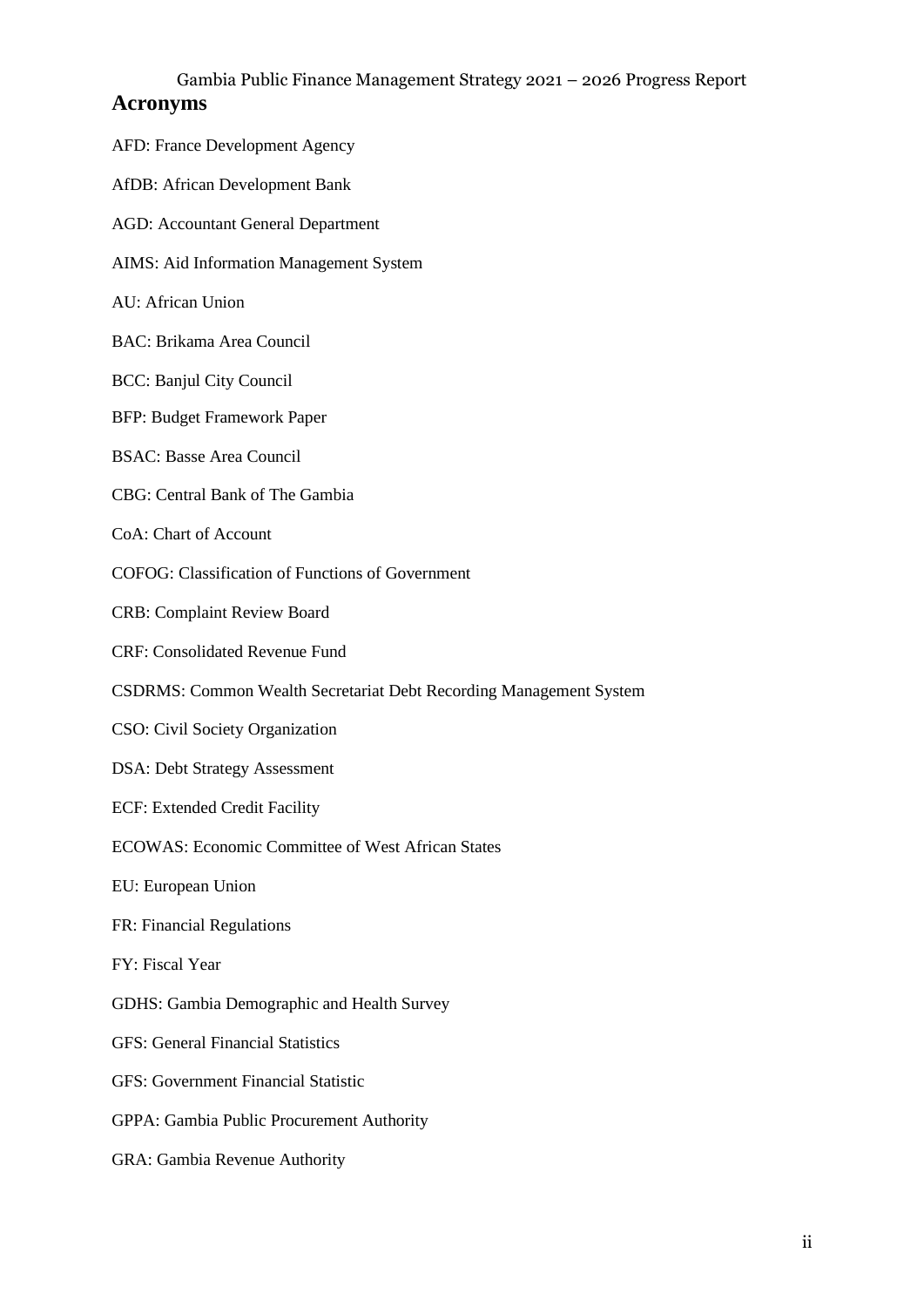Gambia Public Finance Management Strategy 2021 – 2026 Progress Report HIS: Integrated Household Survey

IAD: Internal Audit Directorate

IFMIS: Integrated Financial Management Information System

IMF: International Monetary Fund

JAC: Janjanbureh Area Council

KAC: Kerewan Area Council

KMC: Kanifing Municipal Council

KTRAC: Kuntaur Area Council

LAC: Losses Advisory Committee

LGAs: Local Government Authorities

MICS: Multi Indicator Cluster Survey

MKAC: Mansakonko Area Council

MDAs: Ministries Departments Agencies

MOFEA: Ministry of Finance and Economic Affairs

MOU: Memorandum of Understanding

MTDS: Medium Term Debt Strategy

MTEF: Medium Term Expenditure Framework

MTEFF: Medium Term Economic Fiscal Framework

NAO: National Audit Office

NDP: National Development Plan

NHIS: National Health Insurance Scheme

NSDS: National Strategy for the Development of Statistics

PAC/PEC: Public Accounts Committee/Public Enterprise Committee

PAYE: Pay As You Earn

PBB: Programme Based Budgeting

PEFA: Public Expenditure and Financial Accountability Framework

PFA: Public Finance Act

PFM AIC: Public Finance Management Audit Implementation Committee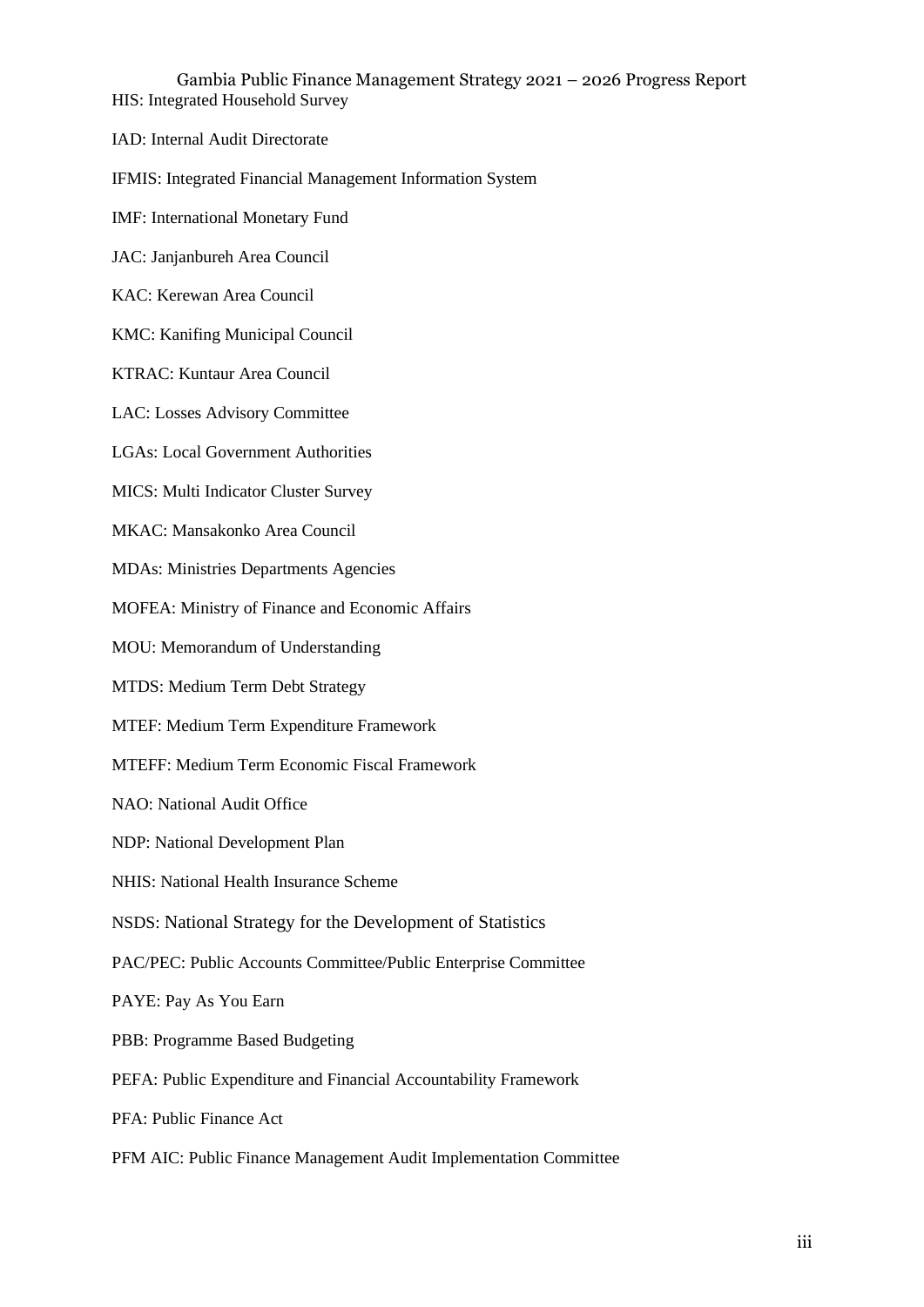Gambia Public Finance Management Strategy 2021 – 2026 Progress Report PFM ARP: Public Finance Management Annual Progress Report

PFM CC: Public Finance Management Coordination Committee

PFM: Public Finance Management

RBF: Result Based Financing

RCF: Rapid Credit Facility

RFQ: Request for Quotation

SIC: Special Incentive Certificate

SOEs: State Owned Enterprises

TADAT: Tax Administration Diagnostic Assessment Tool

TMIS: Time Management Information Systems

TSA: Treasury Single Account

UNDP: United Nations Development Programme

VAT: Value Added Tax

WB: World Bank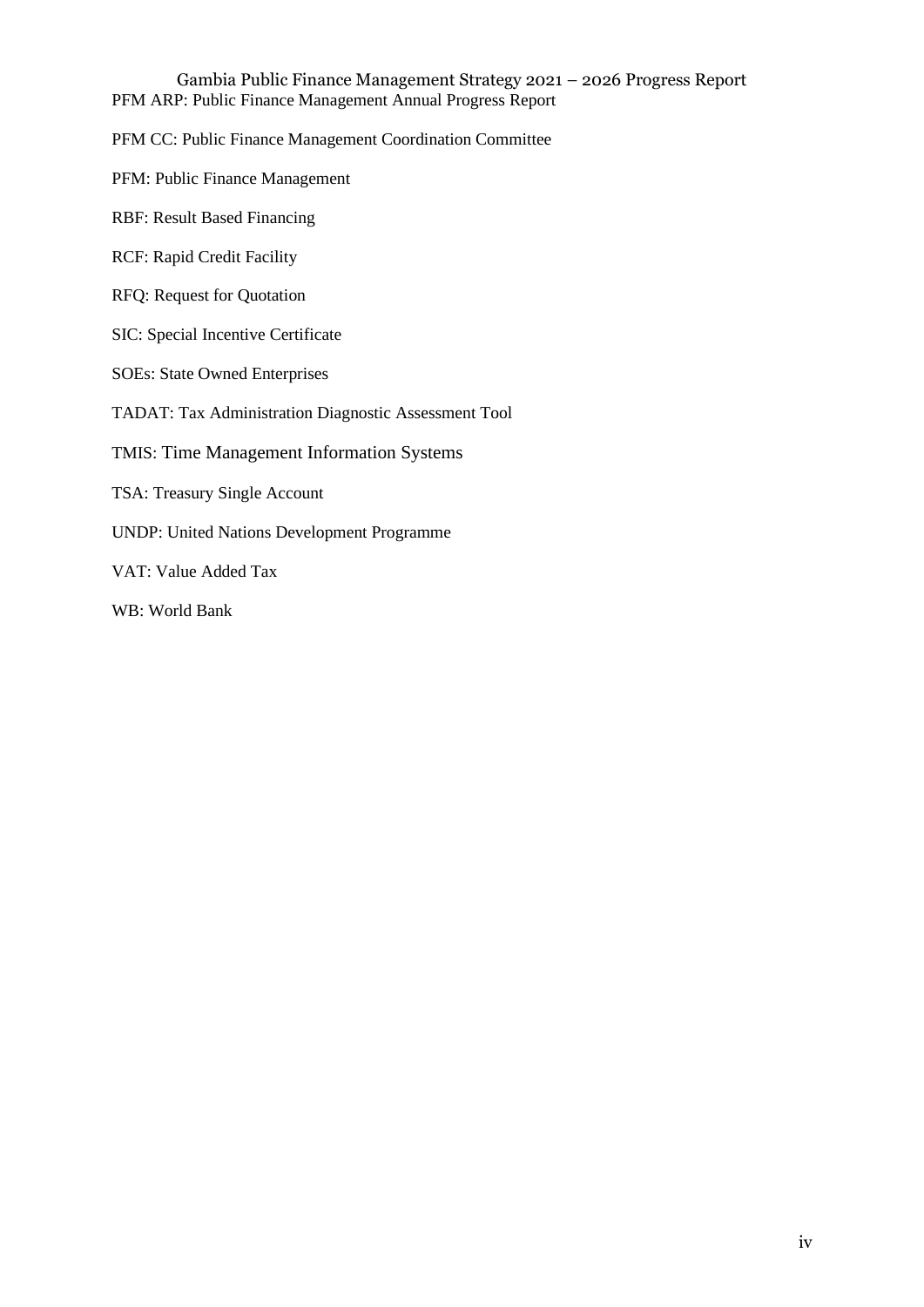# Gambia Public Finance Management Strategy 2021  $-$  2026 Progress Report Table of Contents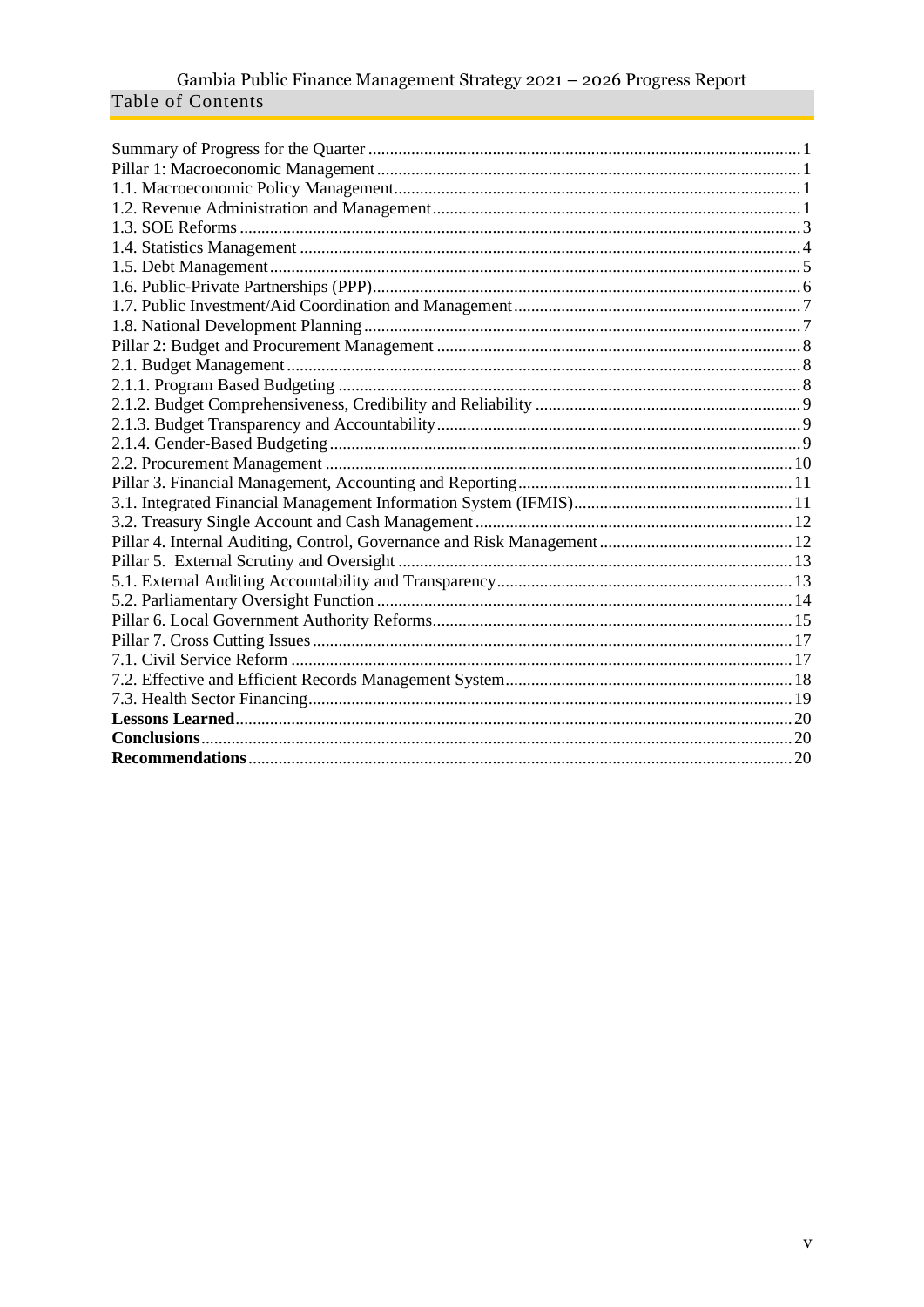## <span id="page-5-1"></span><span id="page-5-0"></span>**Pillar 1: Macroeconomic Management**

#### <span id="page-5-2"></span>**1.1. Macroeconomic Policy Management**

| <b>Objectives</b> | Fiscal forecasting (revenues, expenditures and debt) is improved.<br>1.<br>Improved Budgeting and Compliance with MTEFF<br>2.                                                                                                                                                                                                                                                                                                            |
|-------------------|------------------------------------------------------------------------------------------------------------------------------------------------------------------------------------------------------------------------------------------------------------------------------------------------------------------------------------------------------------------------------------------------------------------------------------------|
| <b>Outputs</b>    | The tax expenditure policy developed<br>A report on revised relevant Laws and Regulations affecting Tax<br>$\bullet$<br>administration.<br>Annual variance analysis report of MTEF against budget execution<br>$\bullet$<br>and controls is available.<br>Biannual review reports of forecast based on economic policy and<br>$\bullet$<br>development priorities<br>A five-year MTEF document developed.                                |
| <b>Progress</b>   | A consultant has been hired to develop the tax expenditure policy.<br>The policy is expected to complete by end May.<br>A review of GIEPA's TOR to address main weakness left out<br>$\bullet$<br>relating to fiscal oversight is being perused.<br>The biannual and annual economic reports are expected by the<br>$\bullet$<br>second week of May.<br>Work is in progress for the MTEF and a draft is expected early May.<br>$\bullet$ |
| <b>Status</b>     | Work in progress for most of the reforms.                                                                                                                                                                                                                                                                                                                                                                                                |
| <b>Challenges</b> | Data constrains                                                                                                                                                                                                                                                                                                                                                                                                                          |

## <span id="page-5-3"></span>**1.2. Revenue Administration and Management**

| <b>Objectives</b> | 1. Improve compliance through process enhancement and risk-based<br>compliance management                      |
|-------------------|----------------------------------------------------------------------------------------------------------------|
|                   | Strengthen Intelligence, Investigation and Data Management to Support<br><b>Evidence-Based Decision Making</b> |
|                   | 3. Enhance Revenue Arrears Collection and Management                                                           |
|                   | <b>Strengthen Dispute Resolution Mechanism</b>                                                                 |
|                   | 5. Implement Trade Facilitation Initiatives                                                                    |
| <b>Outputs</b>    | On-time filing rate for taxpayers increased<br>$\bullet$                                                       |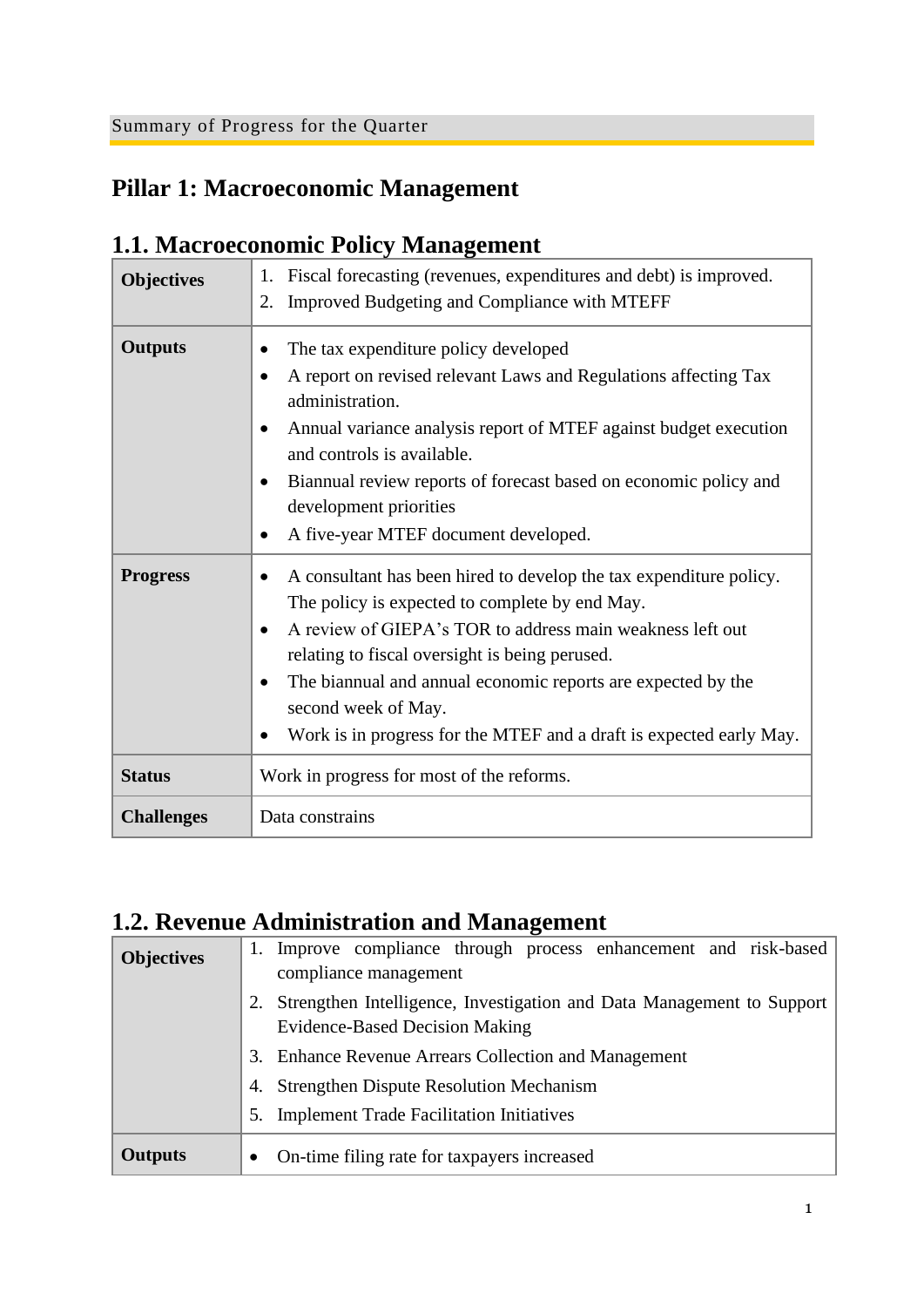|                 | Number of excise stamps sold<br>$\bullet$                                                                                                             |
|-----------------|-------------------------------------------------------------------------------------------------------------------------------------------------------|
|                 | Excise revenue collected                                                                                                                              |
|                 | Percentage increase in compliance rate of PIT, CIT and VAT.<br>٠                                                                                      |
|                 | Number and type of licensed data analysis software packages procured<br>$\bullet$                                                                     |
|                 | Number and types of analytical reports generated by staff of the<br>٠                                                                                 |
|                 | Authority                                                                                                                                             |
|                 | An approved VAT CIP in place<br>٠                                                                                                                     |
|                 | Monthly compliance report<br>٠                                                                                                                        |
|                 | Tax compliance Intelligence database developed and operational<br>$\bullet$                                                                           |
|                 | Arrear's collection strategy developed<br>٠                                                                                                           |
|                 | Share of core tax arrears as a % of total core taxes collected                                                                                        |
|                 | An updated Tax dispute and appeal resolution mechanism.<br>٠                                                                                          |
|                 |                                                                                                                                                       |
|                 | Volume of Recoveries from tax dispute cases<br>$\bullet$                                                                                              |
|                 | Cargo transit system developed<br>$\bullet$                                                                                                           |
|                 | Average goods clearing time<br>٠                                                                                                                      |
|                 | SIGMAT Automated Transit Management rolled out.<br>٠                                                                                                  |
| <b>Progress</b> | Improve compliance through process enhancement and risk-based<br>$\bullet$                                                                            |
|                 | compliance management                                                                                                                                 |
|                 | A draft Business Process Re-engineering (BPR) covering all core tax<br>$\circ$                                                                        |
|                 | administration functions is developed and being reviewed by GRA                                                                                       |
|                 | Management with plans to validation the document by end of second                                                                                     |
|                 | quarter.                                                                                                                                              |
|                 | The development of GRA's Compliance Risk Management Framework<br>$\circ$<br>and Policy, Manual and Strategy is being advertised. This is targeted for |
|                 | completion in the third quarter. Thus addressing existing gaps in                                                                                     |
|                 | conducting risk-based compliance management especially in the audit and                                                                               |
|                 | enforcement functions.                                                                                                                                |
|                 | Strengthen Intelligence, Investigation and Data Management to<br>$\bullet$                                                                            |
|                 | <b>Support Evidence-Based Decision Making.</b>                                                                                                        |
|                 | Under the GFMDP is funding for the identification and procurement of<br>$\circ$                                                                       |
|                 | Business Intelligence (BI) Solution and training of staff on the solution.                                                                            |
|                 | The BI solution will come with a data warehouse and is intended to<br>$\circ$                                                                         |
|                 | perform analysis using both internal and external data sources for effective                                                                          |
|                 | and efficient risk-based compliance management in tax administration.                                                                                 |
|                 | This had been seen to be very successful in Rwanda and is planned for                                                                                 |
|                 | implementation by the end of 2023 or early 2024.                                                                                                      |
|                 | <b>Enhance Revenue Arrears Collection and Management</b><br>$\bullet$                                                                                 |
|                 | The GRA have developed a procedure manual for arrears collection. With<br>$\circ$                                                                     |
|                 | the BPR recently conducted, there might be need to also review the arrears                                                                            |
|                 | collection manual.                                                                                                                                    |
|                 | A taskforce is set up for compliance enforcement focusing more on<br>$\circ$                                                                          |
|                 | persistent non-compliance with payment obligations.                                                                                                   |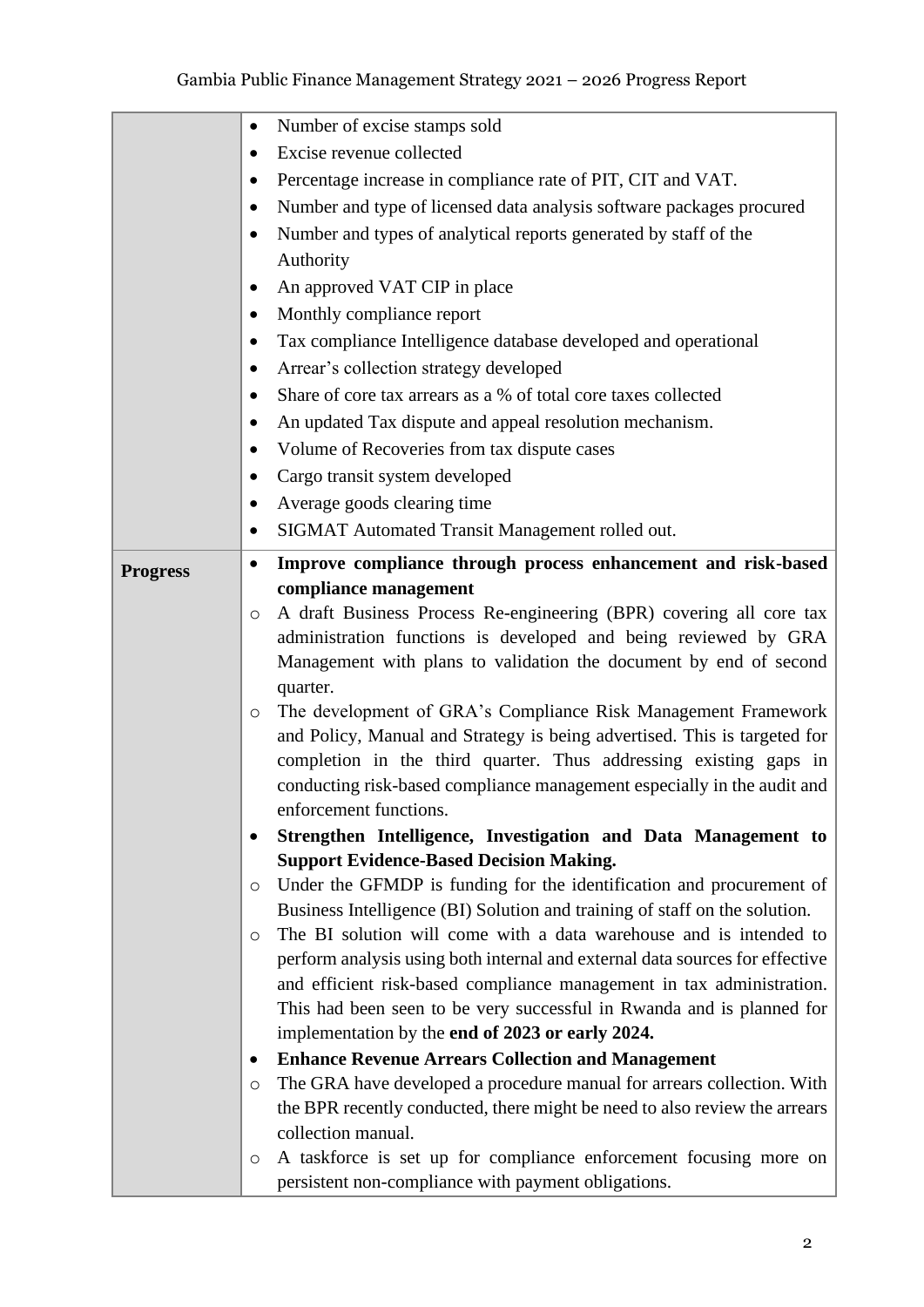|                   | Relevant enforcement officers and taskforce members have all been<br>$\circ$              |
|-------------------|-------------------------------------------------------------------------------------------|
|                   | trained on the arrears collection manual and other relevant revenue laws.                 |
|                   | <b>Strengthen Dispute Resolution Mechanism</b>                                            |
|                   | GRA in collaboration with MoFEA will reconstitute members of the Tax<br>$\circ$           |
|                   | Tribunal after the term for the current members had ended.                                |
|                   | Plans are to develop an Objection and Appeals Manual and Brochure, train<br>$\circ$       |
|                   | the tribunal members and relevant GRA staff.                                              |
|                   | Currently measures are also being taken to operationalize the Objection<br>O              |
|                   | and Appeals function and support the operationalization of the Tribunal                   |
|                   | for effective tax dispute resolution. This is aimed to be achieved by the end<br>of 2022. |
|                   | These and other reform activities will be supported and anchored on a new<br>$\circ$      |
|                   | Integrated Tax Administration System (ITAS) which will replace the                        |
|                   | GAMTAXNET.                                                                                |
|                   | The development of the specifications for the ITAS is being pursued. The<br>O             |
|                   | ITAS will automate all tax functions and will incorporate electronic                      |
|                   | services like online registration, filing and payment. The project also has               |
|                   | series of capacity building programmes for staff on various tax function                  |
|                   | including audit and enforcement for the specialized industries like                       |
|                   | Telecommunication, Banking Insurance, Construction, Tourism etc                           |
|                   | <b>Implement Trade Facilitation</b>                                                       |
|                   | A TRS study in collaboration with stakeholders in supply chain<br>$\circ$                 |
|                   | supported by WCO and GIZ based on clearance time, measuring arrival                       |
|                   | and exit of goods was conducted.                                                          |
|                   | Most of the recommendations of the study are being implemented.<br>O                      |
|                   | The SIGMAT automated transit management system under the<br>$\circ$                       |
|                   | auspicious of the ECOWAS Commission has reach advance stage with                          |
|                   | plans to roll out in December 2021. The draft text and guarantee                          |
|                   | regulations and supplement have been reviewed and validated aimed at                      |
|                   | ending all impediments and undue delay, high cost, unfair treatment,                      |
|                   | non-tariff barriers and ambiguity relating to transit.                                    |
| <b>Status</b>     | The reforms are fairly progressing well                                                   |
| <b>Challenges</b> | Delays due to multiple activities being implemented by the reforms team                   |
|                   | in HQ with limited resources (human)                                                      |
|                   | Lengthy procurement processes causing delays in implementing activities                   |
|                   |                                                                                           |

#### <span id="page-7-0"></span>**1.3. SOE Reforms**

| <b>Objectives</b> | 1. Enhanced legal and regulatory framework to strengthen SOE             |
|-------------------|--------------------------------------------------------------------------|
|                   | institutional framework including ownership and oversight.               |
|                   | 2. Regularized financial relations between the State and the SOE sector. |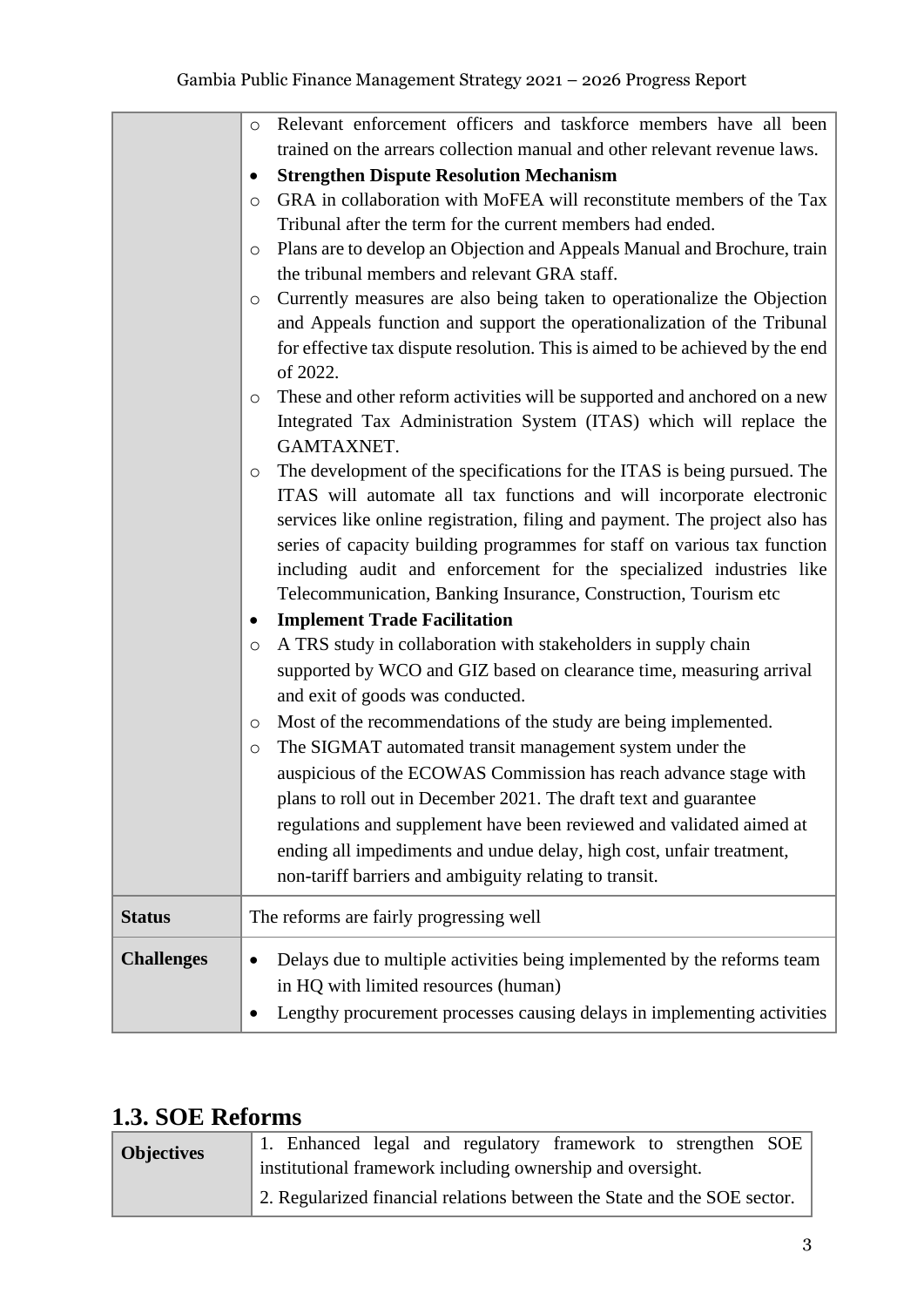|                   | 3. Improve the reporting on SOE operational and financial performance<br>and promoting transparency and disclosure.                                                                                                                                                                                                                                                                                                                                                                                                                                                                                                                                                                   |
|-------------------|---------------------------------------------------------------------------------------------------------------------------------------------------------------------------------------------------------------------------------------------------------------------------------------------------------------------------------------------------------------------------------------------------------------------------------------------------------------------------------------------------------------------------------------------------------------------------------------------------------------------------------------------------------------------------------------|
| <b>Outputs</b>    | An Approved SOE Act<br>$\bullet$<br>Professional SOE board Members selected<br>٠<br>A Reconciled government/SOE cross arrears and payment plan in<br>$\bullet$<br>place<br>Signed performance contracts for SOEs<br>٠<br>Number of SOEs publishing IFRS compliant financial statements<br>$\bullet$<br>Number of staff trained on IFRS using the step-down method<br>$\bullet$                                                                                                                                                                                                                                                                                                        |
| <b>Progress</b>   | Cabinet has reviewed the SOE Bill and it's currently at MOJ for<br>$\bullet$<br>gazetting.<br>A training on cooperate governance was conducted for SOE Board<br>٠<br>members.<br>SOEs cross arrears reconciliation exercise was conducted, and<br>٠<br>payment plans were signed.<br>From the total stock of 2.3 billion SOEs cross arears, 77 million<br>$\bullet$<br>have been currently paid by SOEs.<br>A training on IFRS was conducted for Finance Officers of the SOEs<br>$\bullet$<br>and 12 SOEs finance officers have been recently trained on phase<br>two IFRS training by the MDI.<br>A committee was constituted at NAO to implement SOEs audit<br>$\bullet$<br>reports |
| <b>Status</b>     | Draft SOE Bill is at MOJ for gazetting.<br>$\bullet$<br>(ongoing)<br>SOEs cross arears payment plans ongoing<br>20% coverage of the IFRS training completed (ongoing)<br>$\bullet$                                                                                                                                                                                                                                                                                                                                                                                                                                                                                                    |
| <b>Challenges</b> | Delay in finalizing and enacting the SOE Bill<br>$\bullet$<br>Covid 19 has posed challenges in the payment of cross arrears by<br>٠<br><b>SOEs</b><br>Lack of standardized reporting format for SOEs (IFRS Compliance)<br>Untimely submission of SOEs audited financial statements                                                                                                                                                                                                                                                                                                                                                                                                    |

## <span id="page-8-0"></span>**1.4. Statistics Management**

| <b>Objectives</b> | 1. To ensure a well-coordinated and quality statistics is produced across<br>the National Statistics System. |
|-------------------|--------------------------------------------------------------------------------------------------------------|
|                   | 2. To provide statistics to users and producers of statistics for effective<br>socioeconomic development.    |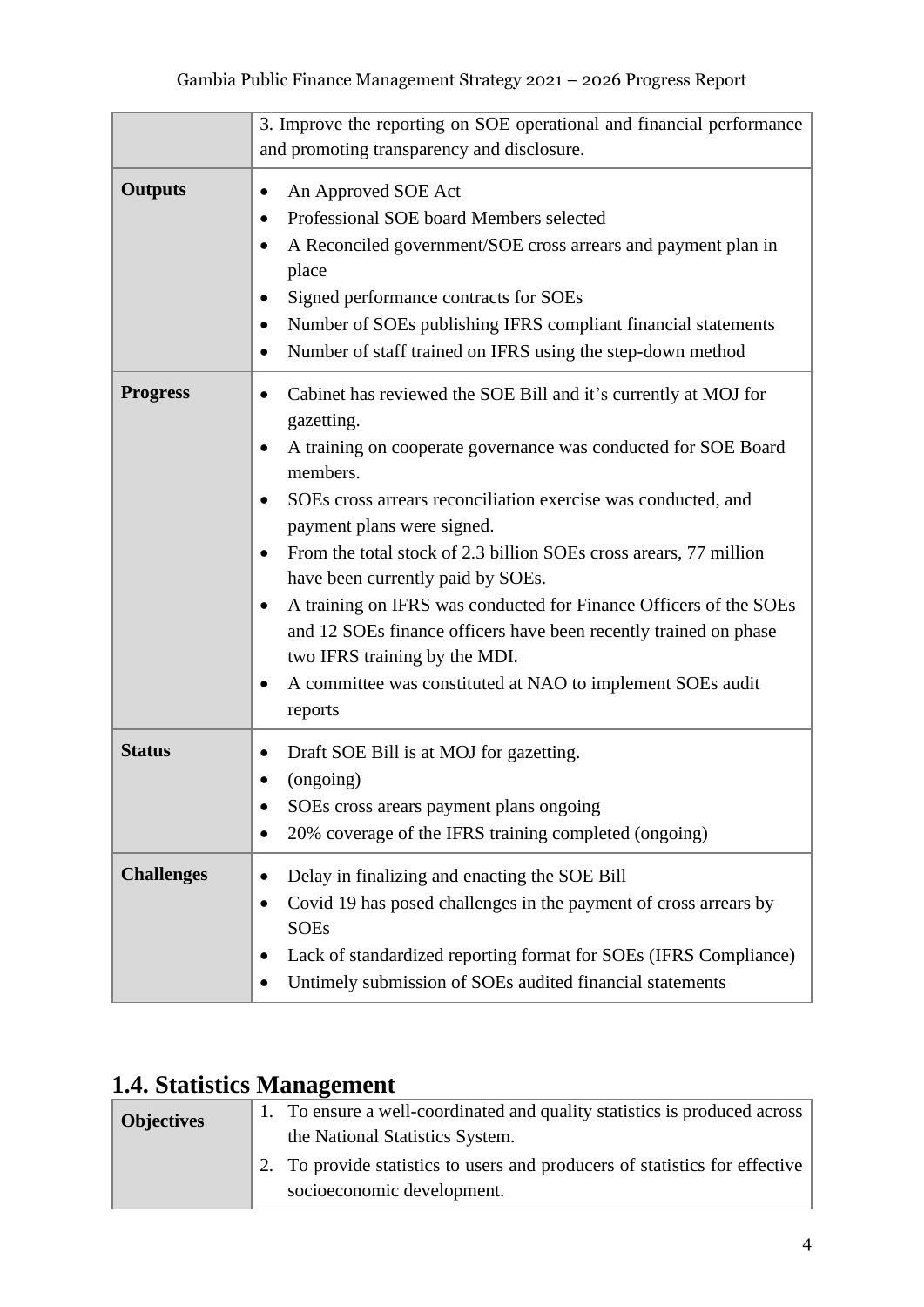|                   | Accessibility reliability and timely production of statistics to informed<br>3.<br>policy decision making processes.                                                                                                                                                                                                                                                                                                                                                                                                                                                                                                                                                      |
|-------------------|---------------------------------------------------------------------------------------------------------------------------------------------------------------------------------------------------------------------------------------------------------------------------------------------------------------------------------------------------------------------------------------------------------------------------------------------------------------------------------------------------------------------------------------------------------------------------------------------------------------------------------------------------------------------------|
| <b>Outputs</b>    | A National Strategy for the Development of Statistics (NSDS II)<br>$\bullet$<br>2018 to 2022.<br>Disseminate results of statistical investigations i.e surveys with<br>$\bullet$<br>complete metadata for better understanding of users.<br>To decentralize dissemination of statistical investigation results to<br>$\bullet$<br>the lowest level.<br>Statistical products release calendar and publications are developed<br>$\bullet$<br>and adhered by.<br>A reduction on time lag between data collection and results<br>$\bullet$<br>dissemination.<br>Raising awareness on the importance of timely supply of<br>$\bullet$<br>administrative data.                 |
| <b>Progress</b>   | Most of the major statistical activities such as MICS, GDHS, HIS,<br>$\bullet$<br>Labour force were already implemented. However, Economic<br>Census /Business Survey is constrained by funding.<br>Statistical products are now being disseminated at regional level.<br>$\bullet$<br>Partially implement (Consumer Price Index publish every 15th of<br>$\bullet$<br>each month)<br>Improvement in the capacity of staff coupled with the use of modern<br>$\bullet$<br>statistical technology and equipment.<br>Conduct user-producer forum annually.<br>$\bullet$<br>Mutual relationship and MOU's between GBoS and key<br>$\bullet$<br>Stakeholders are established. |
| <b>Status</b>     | Work in progress.                                                                                                                                                                                                                                                                                                                                                                                                                                                                                                                                                                                                                                                         |
| <b>Challenges</b> | Unavailability of resources to conduct some major statistical activities.                                                                                                                                                                                                                                                                                                                                                                                                                                                                                                                                                                                                 |

## <span id="page-9-0"></span>**1.5. Debt Management**

| <b>Objectives</b> | 1. To ensure that the government's financing needs are met at the least<br>cost possible consistent with a prudent degree of risk.<br>2. Promote domestic debt market development.                                  |
|-------------------|---------------------------------------------------------------------------------------------------------------------------------------------------------------------------------------------------------------------|
| <b>Outputs</b>    | Timely debt service payment execution<br>Medium Term Debt Management Strategy<br>$\bullet$<br>Publish Government Annual Borrowing plan.<br>$\bullet$<br>Issuance of Bonds in the domestic debt market.<br>$\bullet$ |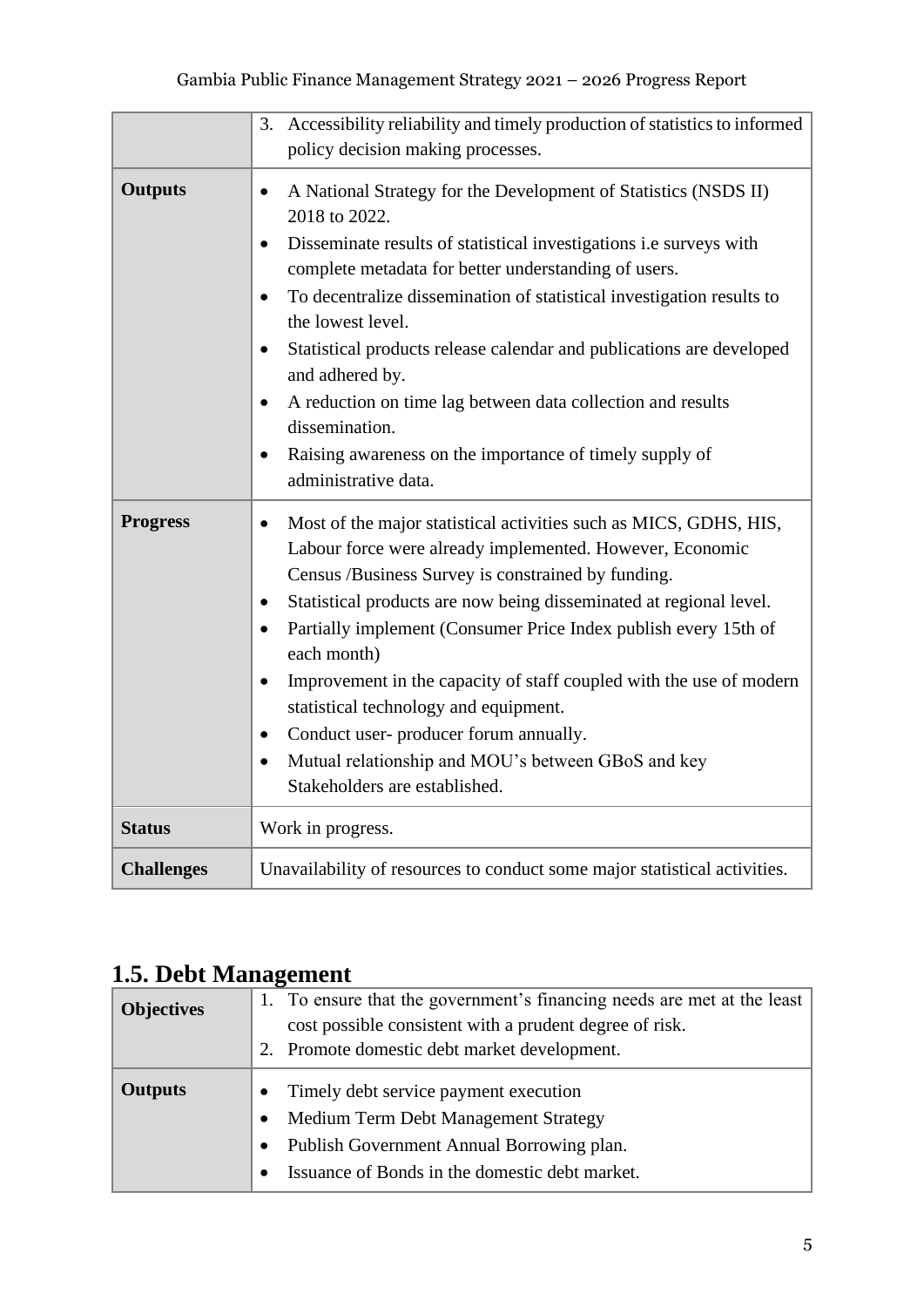| <b>Progress</b>   | Debt service payments are done on time (never defaulted)<br>٠<br>Both the MTDs and DSA implementation are in progress. Plans are<br>$\bullet$<br>ahead to review the MTDs in May and conduct DSA 2022.<br>Plans are in place for the issuance of 5 to 7 billion Dalasis worth of<br>$\bullet$<br>3year/5year government bond. Proceeds from the bond are intended<br>for restructuring domestic debt and infrastructure financing.<br>The Annual Borrowing Plan for 2022 has been published on MoFEA<br>$\bullet$<br>and CBG website.<br>Issuance Calendar is expected by the first week of May.<br>$\bullet$ |
|-------------------|---------------------------------------------------------------------------------------------------------------------------------------------------------------------------------------------------------------------------------------------------------------------------------------------------------------------------------------------------------------------------------------------------------------------------------------------------------------------------------------------------------------------------------------------------------------------------------------------------------------|
| <b>Status</b>     | Continuous implementations                                                                                                                                                                                                                                                                                                                                                                                                                                                                                                                                                                                    |
| <b>Challenges</b> | Availability of concessional financing, communication, and investor<br>relation management challenges.                                                                                                                                                                                                                                                                                                                                                                                                                                                                                                        |

# <span id="page-10-0"></span>**1.6. Public-Private Partnerships (PPP)**

| <b>Objectives</b> | 1. To provide legal, policy and operational guidelines on the<br>implementation of public-private partnerships.                                                                                                                                                                                                                                                                                                                                                                                                                                                                      |
|-------------------|--------------------------------------------------------------------------------------------------------------------------------------------------------------------------------------------------------------------------------------------------------------------------------------------------------------------------------------------------------------------------------------------------------------------------------------------------------------------------------------------------------------------------------------------------------------------------------------|
|                   | 2. PPP Fiscal Risk Assessment Framework (PFRAM) adopted                                                                                                                                                                                                                                                                                                                                                                                                                                                                                                                              |
|                   | Prioritize PPP in priority sectors as enshrined in the NDP<br>3.<br>Constitute PPP Contract management Committees for PPP projects<br>4.                                                                                                                                                                                                                                                                                                                                                                                                                                             |
| <b>Outputs</b>    | A National PPP Act enacted<br>$\bullet$<br>An updated National PPP Policy and operational guidelines<br>$\bullet$<br>available<br>Updated PPP database available<br>$\bullet$<br>Adopted PPP risk Assessment Framework (PFRAM)<br>$\bullet$<br>Number of PPP Priority Projects implemented<br>$\bullet$<br>PPP Contract management Committee constituted<br>$\bullet$                                                                                                                                                                                                                |
| <b>Progress</b>   | The revised Draft PPP Bill is sent to MOJ for alignment with the<br>$\bullet$<br>relevant laws prior to enactment by the National Assembly. The<br>legislative draft is expected to be table on the next NA sitting.<br>DPPP has recently completed a validation workshop on the draft<br>$\bullet$<br>PPP Policy and Operational guidelines<br>PPP data base in place comprising of all the PPP projects.<br>$\bullet$<br>Seven (7) ongoing PPP Projects signed and being implemented.<br>$\bullet$<br>PPP contract management committees constituted and operational.<br>$\bullet$ |
| <b>Status</b>     | In progress                                                                                                                                                                                                                                                                                                                                                                                                                                                                                                                                                                          |
| <b>Challenges</b> | Limited understanding of PPPs within MDAs<br>$\bullet$                                                                                                                                                                                                                                                                                                                                                                                                                                                                                                                               |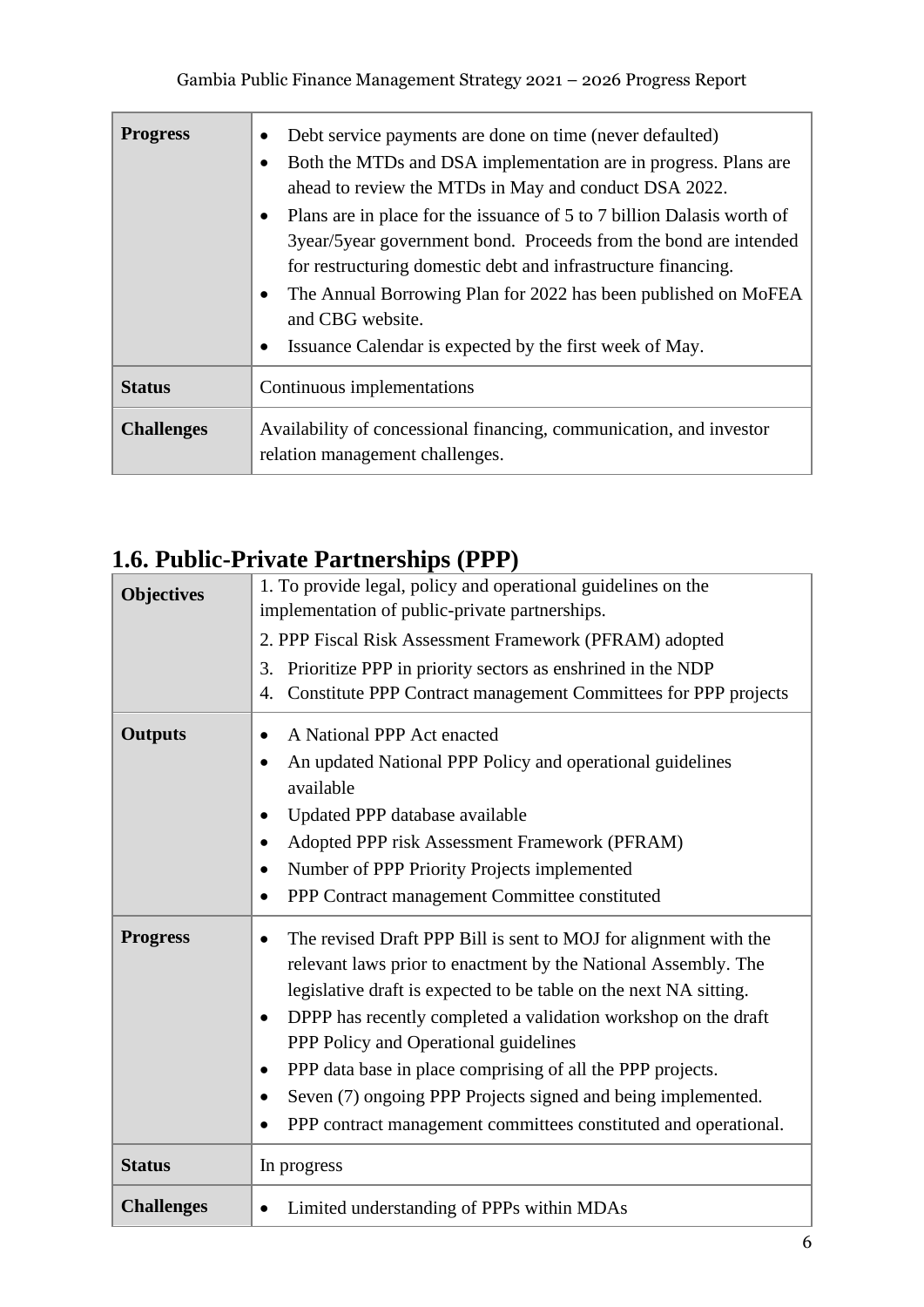| • Lack of proper communication between MDAs and DPPP with         |
|-------------------------------------------------------------------|
| regards to structuring, assessing and contracting of PPP projects |

#### <span id="page-11-0"></span>**1.7. Public Investment/Aid Coordination and Management**

| <b>Objectives</b> | Maintain donor profile and take part in resources mobilization<br>1.<br>Effective and efficient utilization of aid resources<br>2.                                                                                                                                                                                                                                                                                                                                                                                                                                                                                                          |
|-------------------|---------------------------------------------------------------------------------------------------------------------------------------------------------------------------------------------------------------------------------------------------------------------------------------------------------------------------------------------------------------------------------------------------------------------------------------------------------------------------------------------------------------------------------------------------------------------------------------------------------------------------------------------|
| <b>Outputs</b>    | Number of MDAs trained on Project selection and Appraisal,<br>$\bullet$<br>A New Aid Policy formulated<br>$\bullet$<br>An updated project mapping conducted<br>٠<br>Annual In-country Portfolio Performance Review are carried out.<br>$\bullet$<br>Project site supervision<br>$\bullet$                                                                                                                                                                                                                                                                                                                                                   |
| <b>Progress</b>   | Training on Project Selection and Appraisal Template for MDA<br>$\bullet$<br>conducted.<br>The Aid Policy is at Draft stage, with comments and observations<br>$\bullet$<br>being incorporated.<br>The AIMS in now up and running.<br>٠<br>A Semi Country portfolio is done for projects with plans underway<br>$\bullet$<br>for the donors.<br>Project's mapping exercise completed<br>$\bullet$<br>The Annual in-country portfolio performance review conducted with<br>$\bullet$<br>the World Bank. (CPPR already conducted involving ADB, IDB,<br>WB, EU and UN)<br>High-level project site supervision conducted involving various PSs |
| <b>Status</b>     | Satisfactory progress                                                                                                                                                                                                                                                                                                                                                                                                                                                                                                                                                                                                                       |
| <b>Challenges</b> | Availability of timely data from our Development Partners                                                                                                                                                                                                                                                                                                                                                                                                                                                                                                                                                                                   |

#### <span id="page-11-1"></span>**1.8. National Development Planning**

| <b>Objectives</b> | 1. Coordinated formulation process of National Development Plans           |
|-------------------|----------------------------------------------------------------------------|
|                   | 2. Formulate a successor medium term plan to the NDP 2018-2021             |
|                   | Sectors/councils are supported in the formulation and implementation<br>3. |
|                   | of Strategic Plans/policies                                                |
|                   | Plans/policies are Monitored and evaluated<br>4.                           |
|                   | Capacity of the planning cadre are built<br>5.                             |
| <b>Outputs</b>    | A National Long-Term Development (NLTD) vision formulated.<br>$\bullet$    |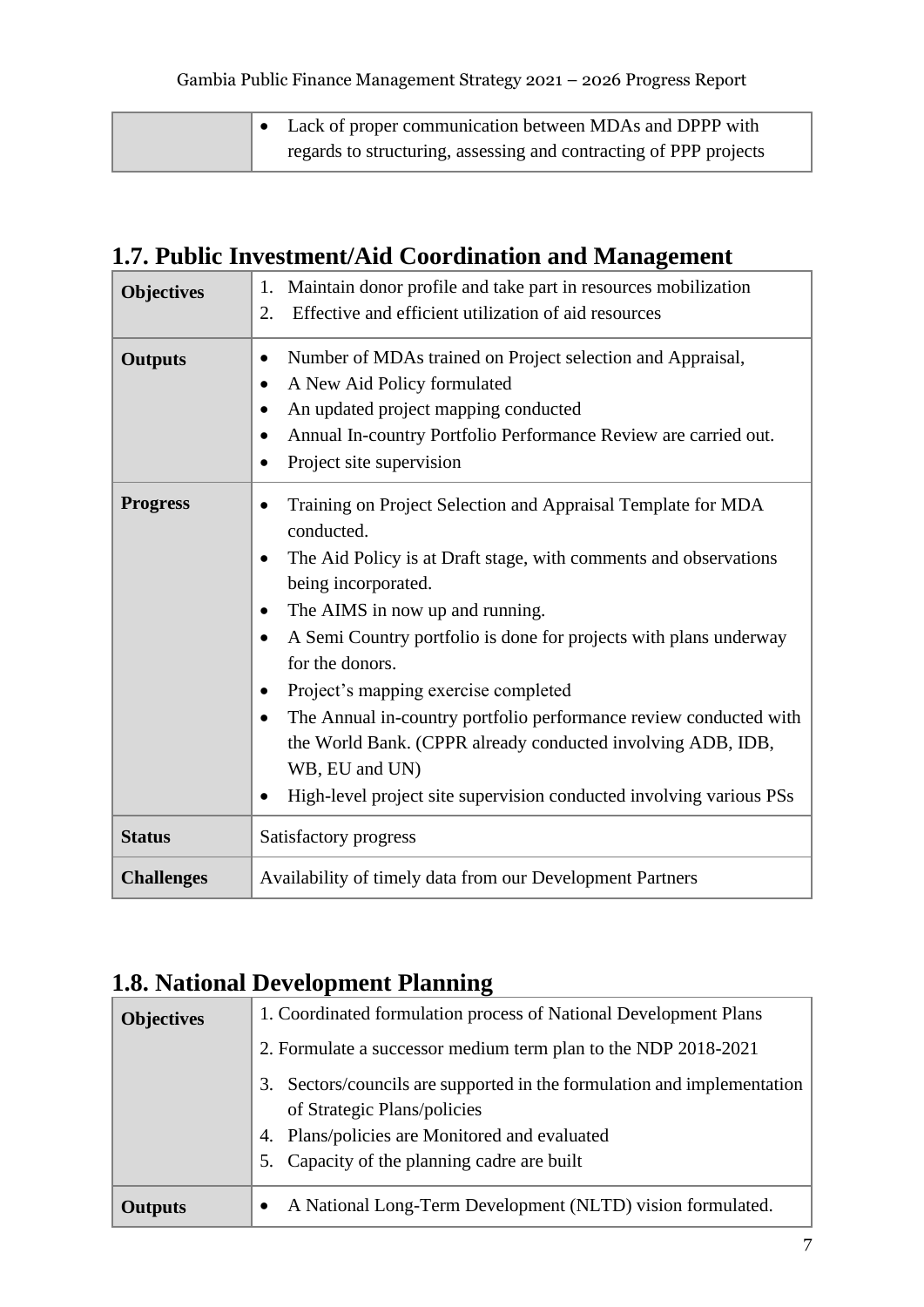|                   | NDP successors developed<br>$\bullet$                                                                                                                                                                                                                                                                                                                                                                                                                                                                                                                                                                                         |
|-------------------|-------------------------------------------------------------------------------------------------------------------------------------------------------------------------------------------------------------------------------------------------------------------------------------------------------------------------------------------------------------------------------------------------------------------------------------------------------------------------------------------------------------------------------------------------------------------------------------------------------------------------------|
|                   | Annual SDG reports produced                                                                                                                                                                                                                                                                                                                                                                                                                                                                                                                                                                                                   |
| <b>Progress</b>   | A consultant has been recruited to developed a recovery focus for a<br>$\bullet$<br>National Development Plan from (2023-2027)<br>An inception report for the new NDP has been developed and<br>validated.<br>The Directorate of Development Planning is working on a long-term<br>vision expected in December 2023.<br>A midterm review for most of the LGA's strategic plans was carried<br>out.<br>The Gambia was accepted to conduct a Voluntary National Review<br>$\bullet$<br>(VNR) with a steering committee constituted to facilitate the<br>process.<br>The SDG status report for 2019 was developed and validated. |
| <b>Status</b>     | Satisfactory progress                                                                                                                                                                                                                                                                                                                                                                                                                                                                                                                                                                                                         |
| <b>Challenges</b> | Getting a suitable consultant for the assignment                                                                                                                                                                                                                                                                                                                                                                                                                                                                                                                                                                              |

# <span id="page-12-0"></span>**Pillar 2: Budget and Procurement Management**

#### <span id="page-12-1"></span>**2.1. Budget Management**

#### <span id="page-12-2"></span>**2.1.1. Program Based Budgeting**

| Objectives      | Improve medium-term, and policy-based budgeting that integrates<br>an annual budget process                                                                                                                                                                                |
|-----------------|----------------------------------------------------------------------------------------------------------------------------------------------------------------------------------------------------------------------------------------------------------------------------|
| <b>Outputs</b>  | A medium-term budget framework paper formulated<br>An Annual Cash Plan in place<br>A Citizen Budget in place<br>$\bullet$                                                                                                                                                  |
| <b>Progress</b> | A medium-term budget framework paper was formulated<br>$\bullet$<br>Annual Cash plan already in place and it is updated monthly (As at<br>$\bullet$<br>March 2022, all the MDAs' Cash plans have been consolidated)<br>Citizens' budget already published on MoFEA website |
| <b>Status</b>   | Cash plan-On-going<br>Citizens' Budget-Completed                                                                                                                                                                                                                           |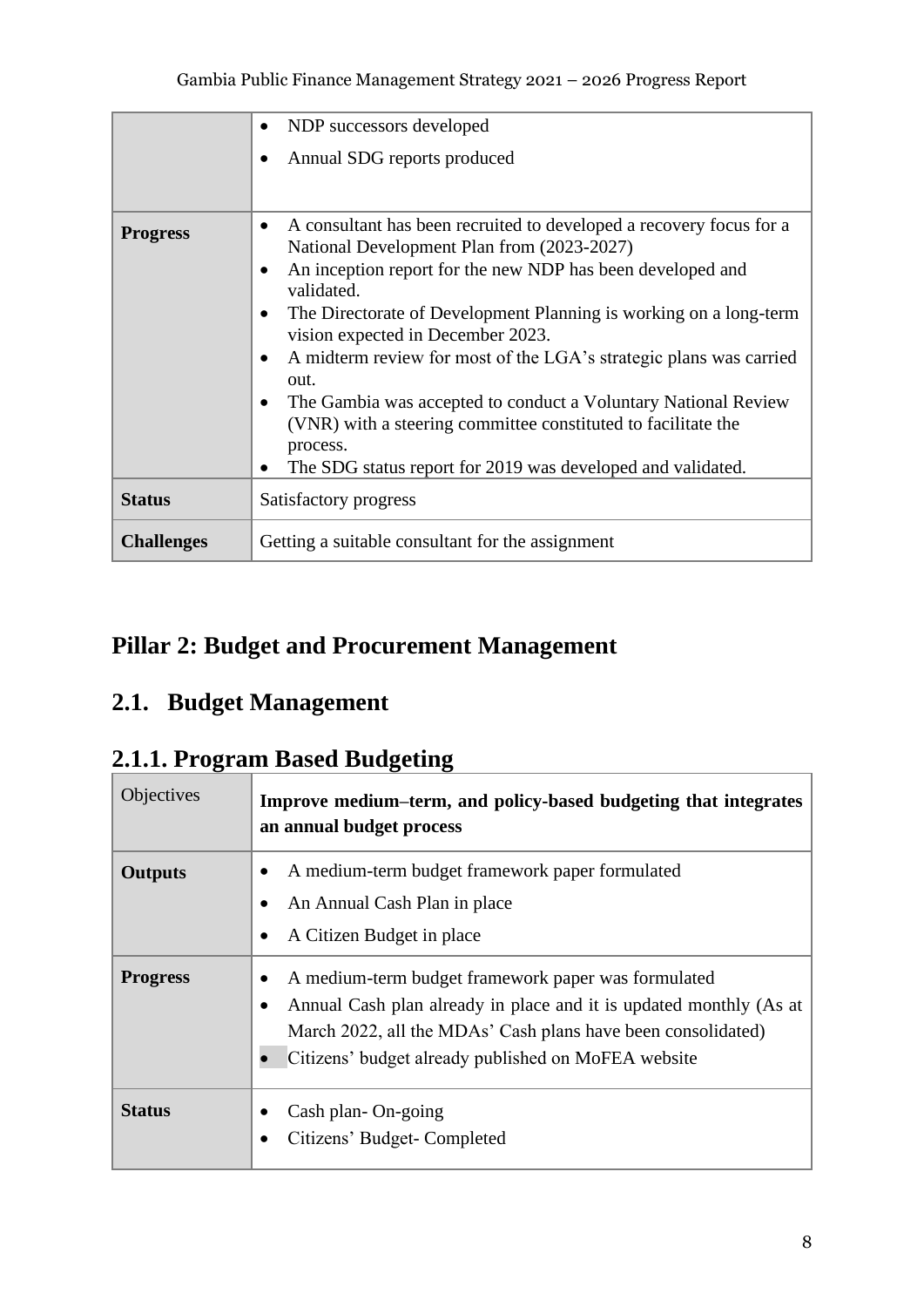| <b>Challenges</b> | MDAs do not send their quarterly updates for the cash plan on time and |
|-------------------|------------------------------------------------------------------------|
|                   | others do not send them.                                               |

# <span id="page-13-0"></span>**2.1.2. Budget Comprehensiveness, Credibility and Reliability**

| <b>Objectives</b> | Improve coverage and quality fiscal reporting                                                               |
|-------------------|-------------------------------------------------------------------------------------------------------------|
| <b>Outputs</b>    | Published quarterly expenditure reports<br>Published monthly fiscal reports                                 |
| <b>Progress</b>   | These are done and published frequently                                                                     |
| <b>Status</b>     | The Reports are published quarterly                                                                         |
| <b>Challenges</b> | Getting accurate data from the Epicor on time causes delays in the<br>publication of the reports sometimes. |

#### <span id="page-13-1"></span>**2.1.3. Budget Transparency and Accountability**

| <b>Objectives</b> | Provision of fiscal information to the general public                                                           |
|-------------------|-----------------------------------------------------------------------------------------------------------------|
| <b>Outputs</b>    | Monthly fiscal reports available<br>٠<br>Executive budget proposals are published on MoFEA Website<br>$\bullet$ |
| <b>Progress</b>   | These outputs have been delivered                                                                               |
| <b>Status</b>     | Published                                                                                                       |
| <b>Challenges</b> | Getting accurate data on time.                                                                                  |

#### <span id="page-13-2"></span>**2.1.4. Gender-Based Budgeting**

| <b>Objectives</b> | 1. Eliminate obstacles to women's full participation in the political and |
|-------------------|---------------------------------------------------------------------------|
|                   | economic life of the country.                                             |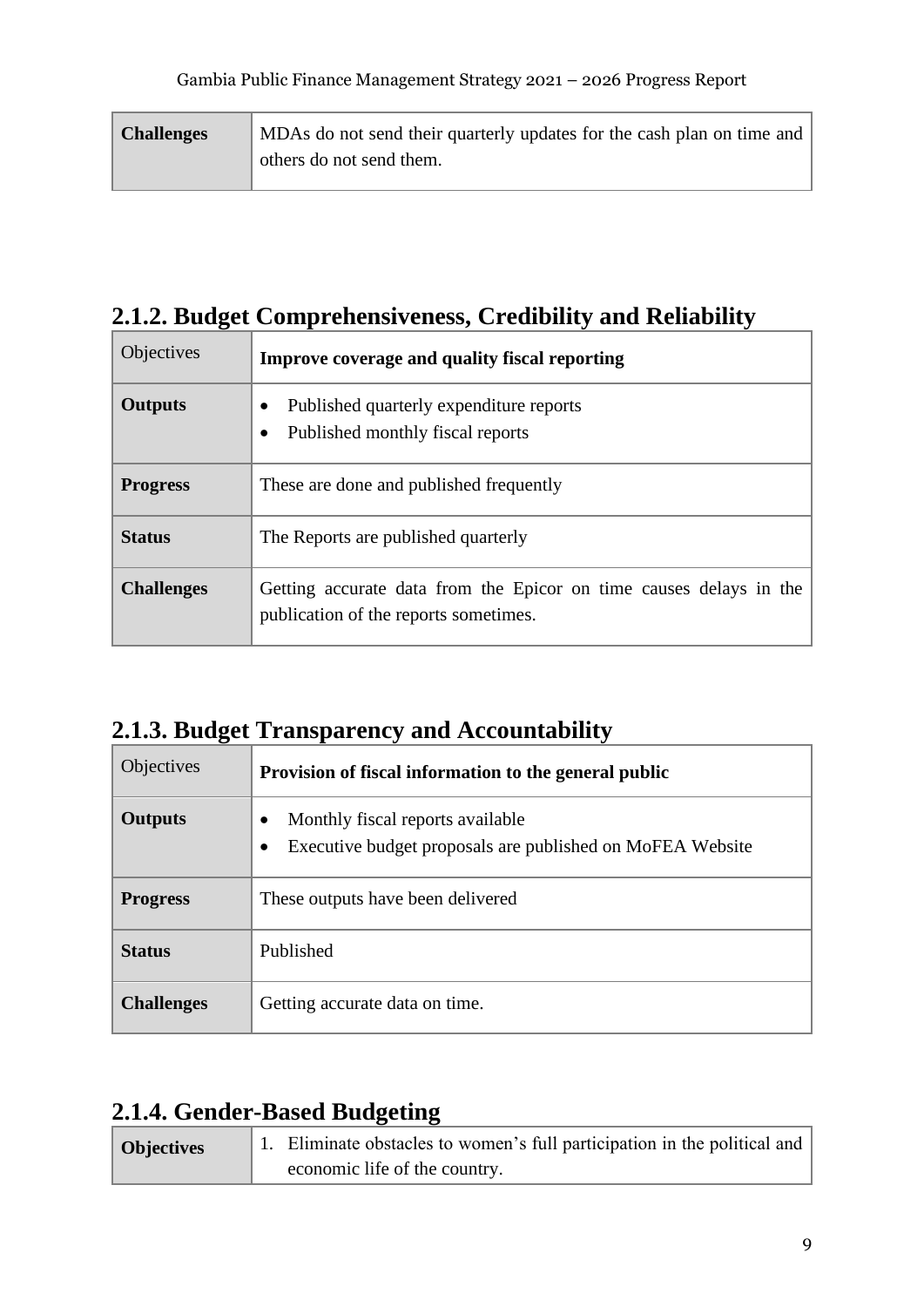|                   | Increased capacity and coordination among partner and relevant<br>2.<br>stakeholders<br>gender<br>mainstreaming,<br>and<br>gender-based<br>on<br>programming and budgeting                                                                                                                                                                                                                                                                                                                                                                                           |
|-------------------|----------------------------------------------------------------------------------------------------------------------------------------------------------------------------------------------------------------------------------------------------------------------------------------------------------------------------------------------------------------------------------------------------------------------------------------------------------------------------------------------------------------------------------------------------------------------|
| <b>Outputs</b>    | No. of women in leadership and decision-making positions<br>No. of training conducted<br>$\bullet$<br>No. of vulnerable groups whose livelihood improved<br>$\bullet$<br>No. of women and children on balance diet<br>$\bullet$<br>Number of security personnel trained in gender<br>$\bullet$<br>Number of trainings on gender held<br>$\bullet$<br>Number of Gender units established in Ministries<br>$\bullet$<br>Number of rehabilitation centers established<br>$\bullet$<br>National trust fund established for persons living with disabilities<br>$\bullet$ |
| <b>Progress</b>   | A training was conducted on gender-based budgeting by Afritac West<br>to the Directorate of Budget and concerned Stakeholders<br>A Gender Directorate is established at the Ministry of Women.<br>A rehabilitation centre is established at Bakoteh to deal with issues<br>relating to victimized women.                                                                                                                                                                                                                                                             |
| <b>Status</b>     | In progress                                                                                                                                                                                                                                                                                                                                                                                                                                                                                                                                                          |
| <b>Challenges</b> | No national trust fund in place for people living with disabilities.                                                                                                                                                                                                                                                                                                                                                                                                                                                                                                 |

## <span id="page-14-0"></span>**2.2. Procurement Management**

| <b>Objectives</b> | 1. Ensure all procurement processes are digitalized                                                    |
|-------------------|--------------------------------------------------------------------------------------------------------|
|                   | 2. Standardized the legal and regulatory framework in procurement                                      |
|                   | process                                                                                                |
|                   | 3.<br>Implement a unified procurement contracts system over all the MDAs<br>and public sector entities |
| <b>Outputs</b>    | One Stop shop facility for e-GP infrastructure                                                         |
|                   | Digitalised procurement process.                                                                       |
|                   | Direct Procurement for MDAs and Public Sector Entities                                                 |
|                   | Standardised procurement policy document                                                               |
|                   | Gender and Sustainable Procurement                                                                     |
|                   | <b>Enhanced Capacity and Decentralisation</b>                                                          |
|                   | Implementing the functionality of the Complaints Review Board                                          |
|                   |                                                                                                        |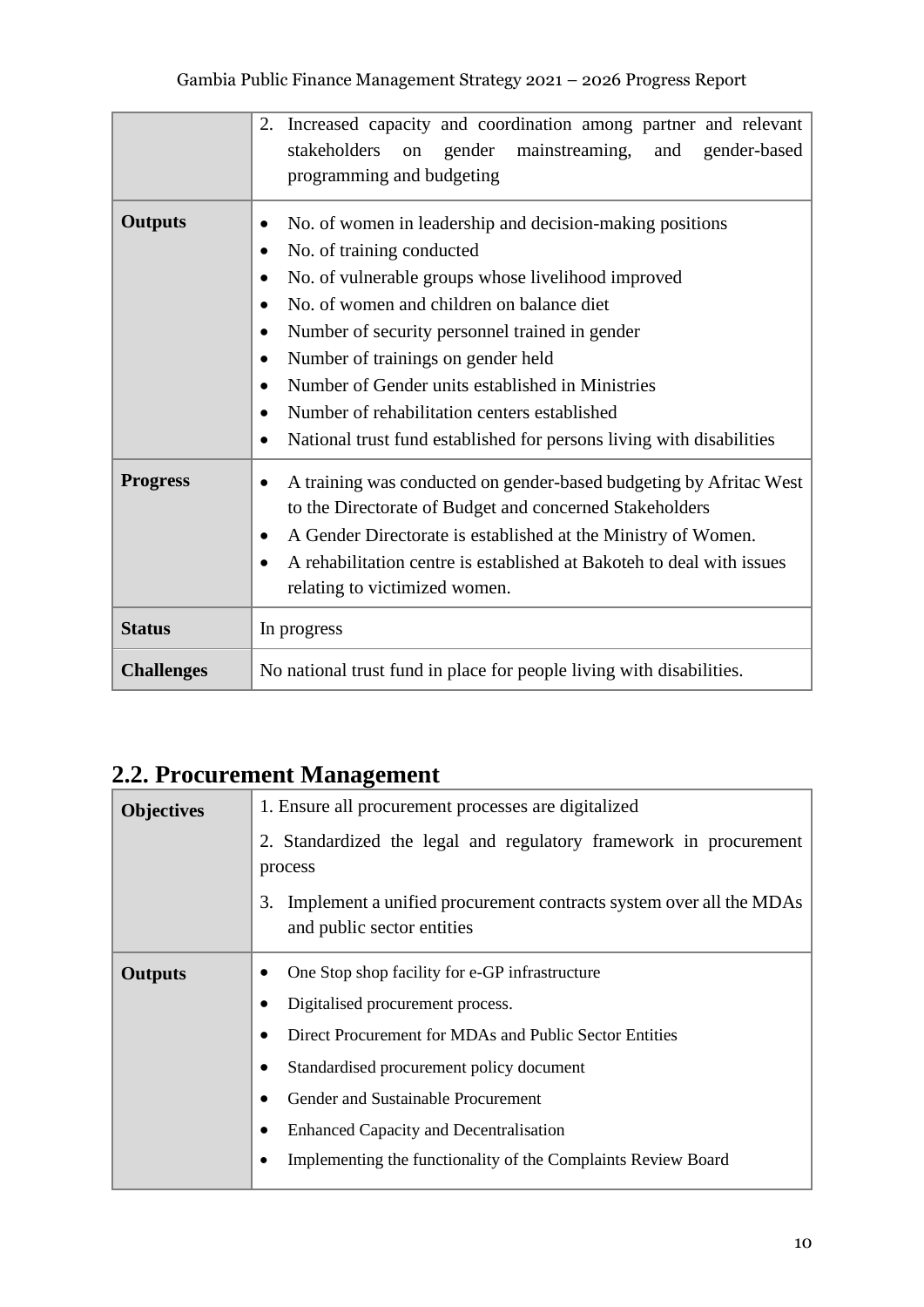| <b>Progress</b>   | Consultant recruited to produce report on E-readiness for the E-<br>$\bullet$<br>procurement system<br>The GPPA Act 2020 currently at NA awaiting ratification.<br>$\bullet$<br>Ongoing assessment of all MDAs to ascertain their capacity on<br>procurement registration and accreditation.<br>Gender procurement policy included in the new Act.<br>$\bullet$ |
|-------------------|-----------------------------------------------------------------------------------------------------------------------------------------------------------------------------------------------------------------------------------------------------------------------------------------------------------------------------------------------------------------|
| <b>Status</b>     | In progress                                                                                                                                                                                                                                                                                                                                                     |
| <b>Challenges</b> | Not provided                                                                                                                                                                                                                                                                                                                                                    |

## <span id="page-15-0"></span>**Pillar 3. Financial Management, Accounting and Reporting**

#### <span id="page-15-1"></span>**3.1. Integrated Financial Management Information System (IFMIS)**

| <b>Objectives</b> | 1. Strengthen operational efficiency                                                                                                                                                                                                                                                                                                                                                                                                                                                                                                                                                                                                                                                                                                                                                                   |
|-------------------|--------------------------------------------------------------------------------------------------------------------------------------------------------------------------------------------------------------------------------------------------------------------------------------------------------------------------------------------------------------------------------------------------------------------------------------------------------------------------------------------------------------------------------------------------------------------------------------------------------------------------------------------------------------------------------------------------------------------------------------------------------------------------------------------------------|
| <b>Outputs</b>    | A National Asset Register<br>$\bullet$<br>A National Valuation Report<br>$\bullet$<br>Contract management system in place<br>$\bullet$<br>Document management module<br>$\bullet$<br>Fully rolled out IFMIS<br>$\bullet$<br>EFT in use<br>$\bullet$<br>Availability of alternative options to IFMIS<br>$\bullet$<br>Fully interfaced systems<br>$\bullet$<br><b>Upgraded ICT</b><br>$\bullet$                                                                                                                                                                                                                                                                                                                                                                                                          |
| <b>Progress</b>   | AGD is currently rolling out Asset Management Solution to all the<br>$\bullet$<br>MDAs, with few MDAs assets already captured (AGD, National<br>Assembly, Population and lands, etc.)<br>Valuation of Government Estates and Properties is currently ongoing.<br>$\bullet$<br>Government vehicle policy is being validated.<br>$\bullet$<br>The collation of government furniture is launched subjected to<br>$\bullet$<br>validation.<br>The solution for contracts management have been deployed after<br>$\bullet$<br>successful piloting.<br>AGD staff have been trained on document management module<br>$\bullet$<br>with MoFEA and AGD being piloted, and currently in the process<br>of rolling out to MDAs<br>The IFMIS has been rolled out to all sub-treasuries, LGAs, and<br>28 embassies. |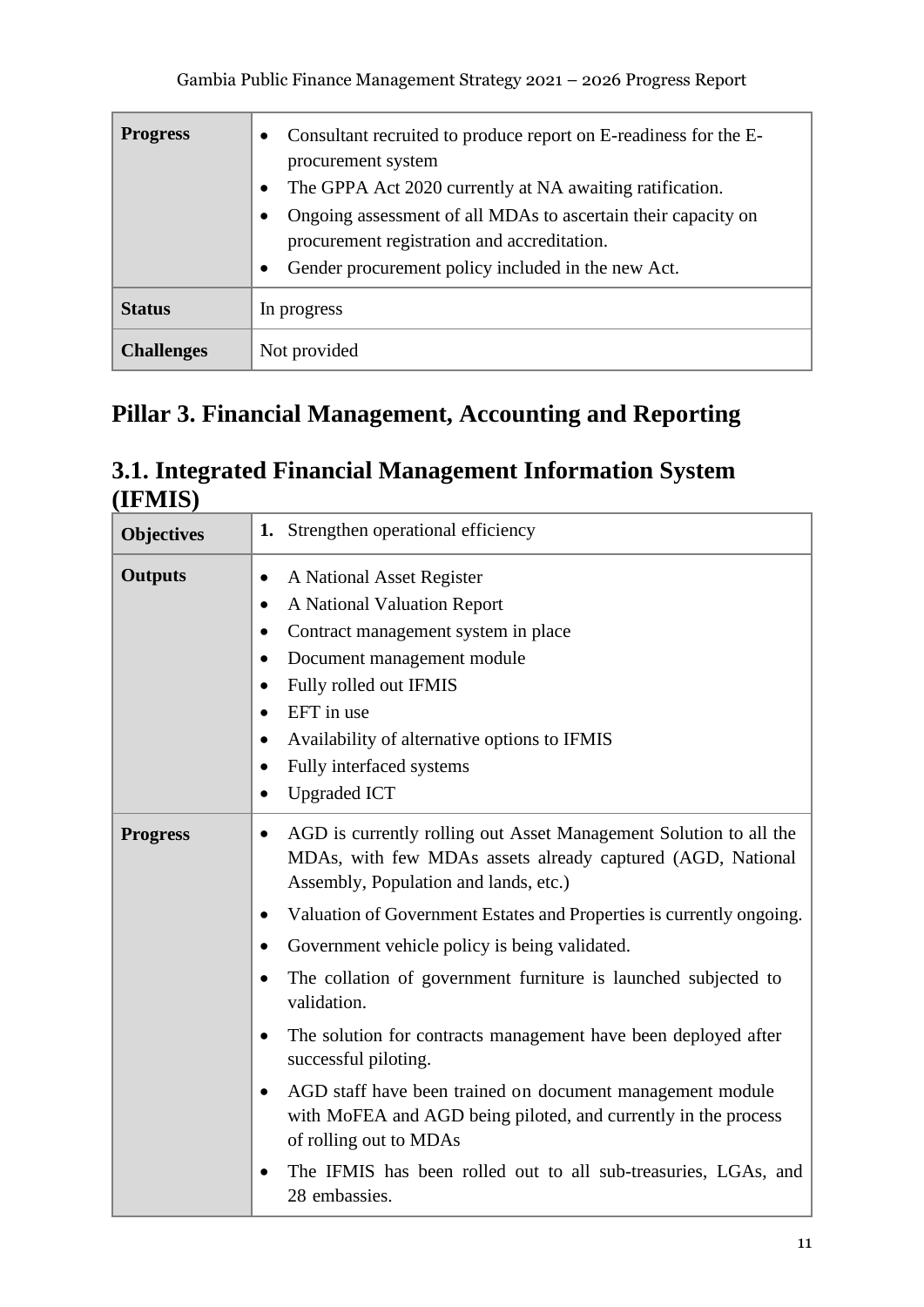|                   | The EFT is successfully implemented for central government.                                                                                                                                       |
|-------------------|---------------------------------------------------------------------------------------------------------------------------------------------------------------------------------------------------|
|                   | A project proposal alternative to the IFMIS have been developed and<br>reviewed by AGD.                                                                                                           |
|                   | The IFMIS, MERIDIAN and CBG (T24) are interfaced.<br>$\bullet$                                                                                                                                    |
|                   | Upgrading ICT facilities are ongoing with 187 desktops distributed<br>$\bullet$<br>and replacement of the old wireless equipment for better connectivity<br>and operational efficiency completed. |
| <b>Status</b>     | Satisfactory progress                                                                                                                                                                             |
| <b>Challenges</b> | Not provided                                                                                                                                                                                      |

#### <span id="page-16-0"></span>**3.2. Treasury Single Account and Cash Management**

| <b>Objectives</b> | 1. A unified structure of all government bank accounts                                                                                                                                                                                                                                                                                                                                                  |
|-------------------|---------------------------------------------------------------------------------------------------------------------------------------------------------------------------------------------------------------------------------------------------------------------------------------------------------------------------------------------------------------------------------------------------------|
| <b>Outputs</b>    | A ledger system with a single view<br>A Functional revenue and payment platform<br>$\bullet$<br>A manual for use by all relevant stakeholders<br>$\bullet$<br>A guide to the implementation of the Cash Basis of Accounting.<br>$\bullet$<br>Review and updating of the Accounting Procedure Manual<br>$\bullet$<br>Change Management & training<br>$\bullet$<br>Accrual accounting in use<br>$\bullet$ |
| <b>Progress</b>   | The implementation of the TSA single view ledger system has<br>٠<br>commenced<br>The contract has been signed and implementation of the revenue and<br>$\bullet$<br>payment platform started.<br>A first edition manual is in place and will be revised/updated after all<br>$\bullet$<br>the payment platforms are implemented.                                                                        |
| <b>Status</b>     | Reform on track                                                                                                                                                                                                                                                                                                                                                                                         |
| <b>Challenges</b> | Constrains in the implementation of the EFT has limited the<br>operationalization of the ledger system with a single view.                                                                                                                                                                                                                                                                              |

## <span id="page-16-1"></span>**Pillar 4. Internal Auditing, Control, Governance and Risk Management**

| <b>Objectives</b> | 1. Improve on timely reporting of audit findings and recommendation for |
|-------------------|-------------------------------------------------------------------------|
|                   | management action.                                                      |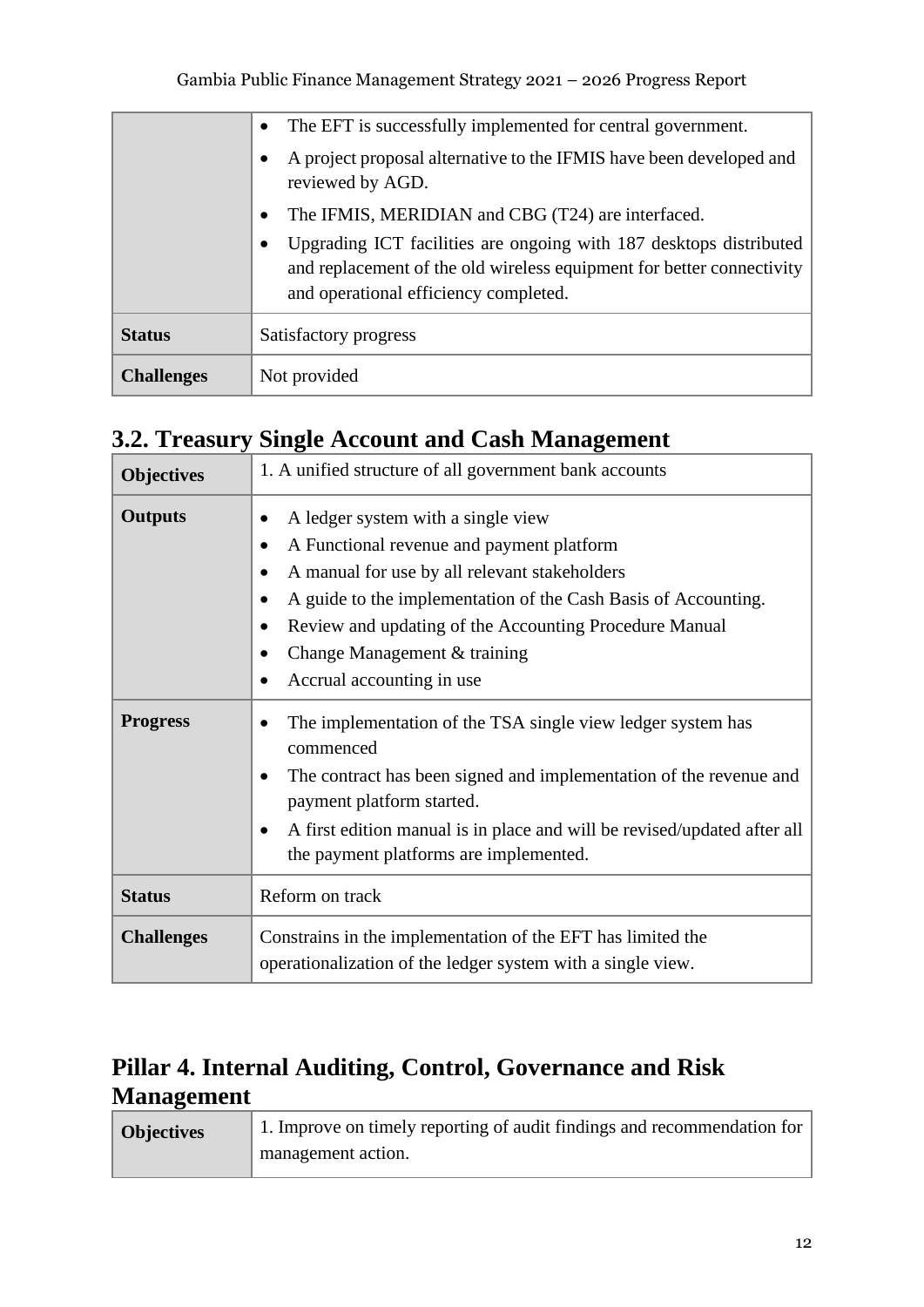| <b>Outputs</b>    | An Internal Audit Act is enacted.<br>A consolidated report on Internal Audit recommendations.<br>Number of meetings of oversight committees.<br>A CAAT Software is acquire and functional.<br>All MDAs uses ERM.                                                                                               |
|-------------------|----------------------------------------------------------------------------------------------------------------------------------------------------------------------------------------------------------------------------------------------------------------------------------------------------------------|
| <b>Progress</b>   | A Position paper has been drafted for the Internal Audit Act<br>$\bullet$<br>The oversight committee meet at minimum every quarter<br>$\bullet$<br>The Arbutus Analyser was acquired, working on obtaining the Audit<br>Software<br>The roll out of ERMS is expected to commence in the 3rd Quarter of<br>2022 |
| <b>Status</b>     | In progress                                                                                                                                                                                                                                                                                                    |
| <b>Challenges</b> | No training to the Committee.                                                                                                                                                                                                                                                                                  |

## <span id="page-17-0"></span>**Pillar 5. External Scrutiny and Oversight**

#### <span id="page-17-1"></span>**5.1. External Auditing Accountability and Transparency**

| <b>Objectives</b> | 1. Timely Audit reports that meet international standards.<br>Protect corporate assets and data integrity and availability<br>2.<br>Align and apply internationally accepted standards that improve the<br>3.<br>credibility of audit reports |
|-------------------|-----------------------------------------------------------------------------------------------------------------------------------------------------------------------------------------------------------------------------------------------|
| <b>Outputs</b>    | Establish the function of QA<br>Assessment and development of ICT systems to conduct IT/IS audit<br>Number of auditees and National Assembly Clearing audit backlogs<br>$\bullet$                                                             |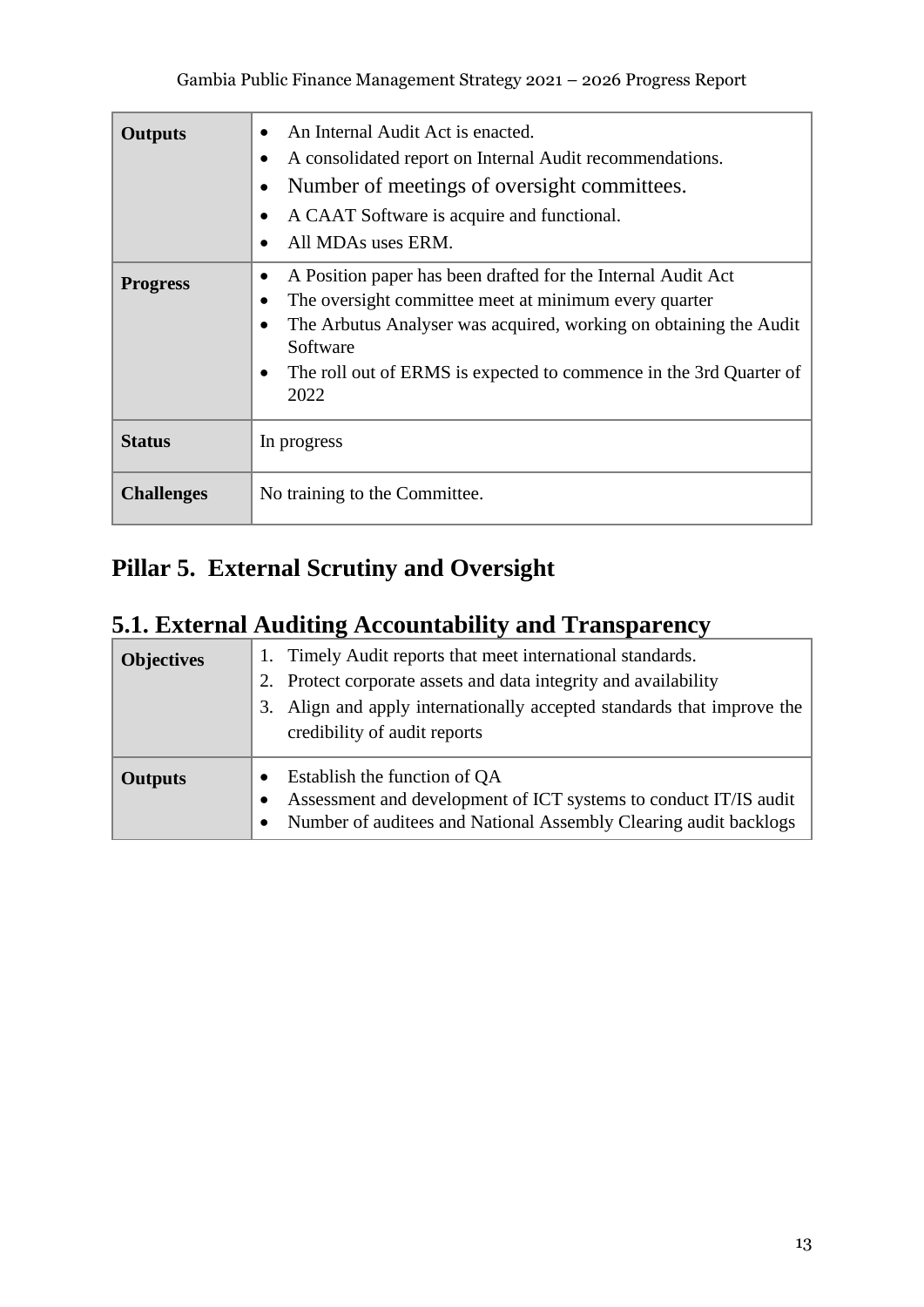| <b>Progress</b>   | <b>Establish Quality Assurance (QA) Function</b><br>$\bullet$<br>A QA functional unit is established<br>$\circ$<br>QA policy and manual not yet developed<br>$\circ$<br>The QA plan was developed and currently being reviewed by<br>$\circ$<br><b>AFROSAI-E</b><br>Assessment and development of ICT systems to conduct IT/IS<br>audit<br>The Time Management Information Systems (TMIS) for storage,<br>O<br>sharing and retrieval of working papers during audit exercise is<br>developed.<br><b>Audits Report submitted to National Assembly and Discussed</b><br>31 Reports submitted to National Assembly<br>$\circ$<br>20 Reports discussed at National Assembly<br>$\circ$ |
|-------------------|------------------------------------------------------------------------------------------------------------------------------------------------------------------------------------------------------------------------------------------------------------------------------------------------------------------------------------------------------------------------------------------------------------------------------------------------------------------------------------------------------------------------------------------------------------------------------------------------------------------------------------------------------------------------------------|
| <b>Status</b>     | In progress                                                                                                                                                                                                                                                                                                                                                                                                                                                                                                                                                                                                                                                                        |
| <b>Challenges</b> | Backlog of audit reports at National Assembly and lack of fund to<br>pilot IT/IS report by NAO.<br>NAO encounters excessive delay in receiving response from<br>auditees                                                                                                                                                                                                                                                                                                                                                                                                                                                                                                           |

## <span id="page-18-0"></span>**5.2. Parliamentary Oversight Function**

| <b>Objectives</b> | 1. Review the make-up and effectiveness of the types of committees of<br>the National Assembly<br>Develop the capacity of NAMs to effectively execute their scrutiny<br>2.<br>and oversight functions<br>Increased efficiency and effective structure and function of the NA<br>3.<br>committee system                                          |
|-------------------|-------------------------------------------------------------------------------------------------------------------------------------------------------------------------------------------------------------------------------------------------------------------------------------------------------------------------------------------------|
| <b>Outputs</b>    | An assessment report on the effectiveness of National Assembly (NA)<br><b>Standing and Select Committees</b><br>A report on skills gap and capacity needs assessment of National<br>$\bullet$<br><b>Assembly Members and Staff</b><br>Number of National Assembly Members with adequate training for<br>$\bullet$<br>Audit oversight functions. |
| <b>Progress</b>   | The committee operational restructured were reviewed. Three more<br>$\bullet$<br>specialized committees were established (Human<br>Rights<br>$\propto$                                                                                                                                                                                          |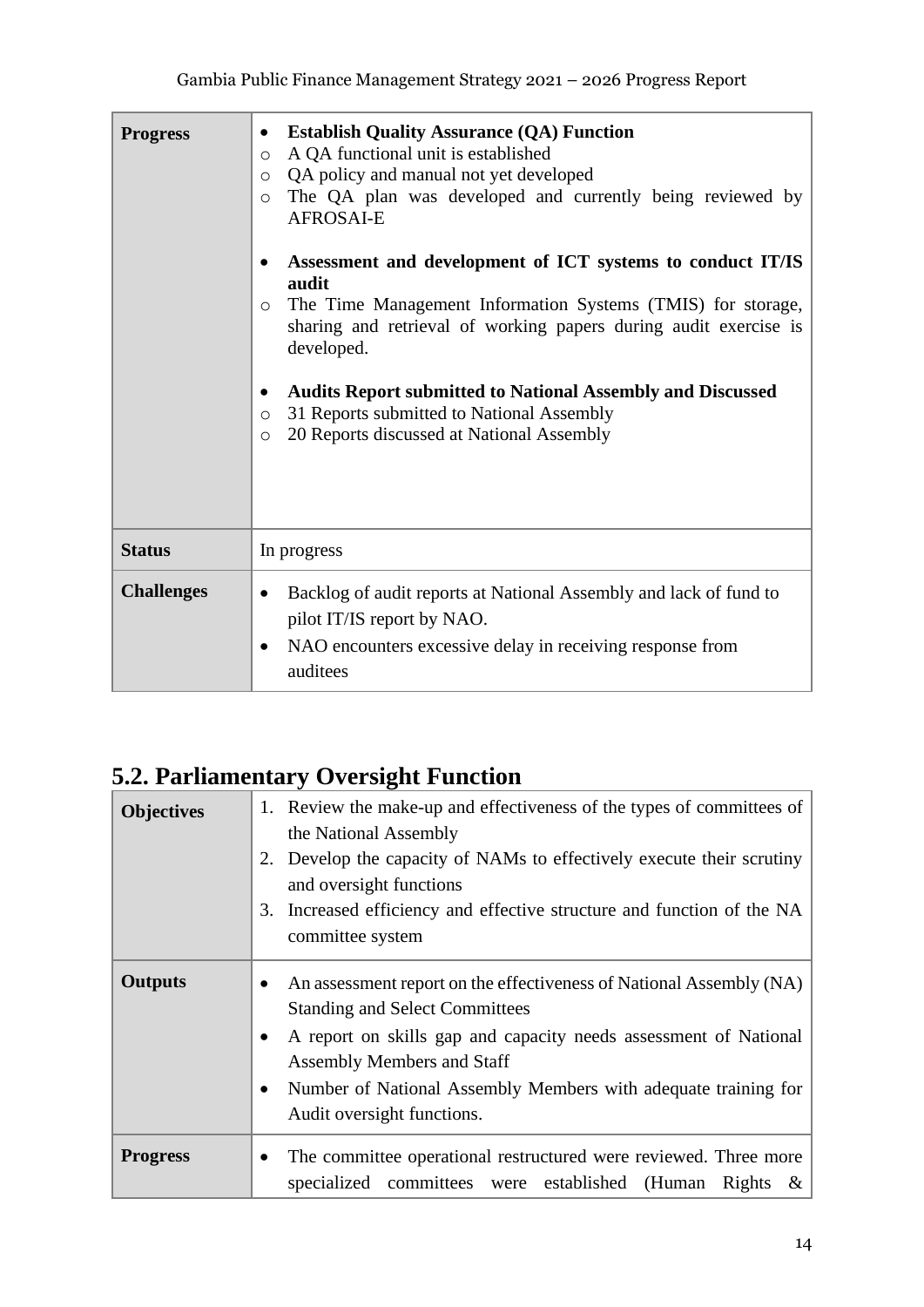|                   | Constitutional Matters, Public Petitions and the Subsidiary                                                                                      |
|-------------------|--------------------------------------------------------------------------------------------------------------------------------------------------|
|                   | Legislations Committees)                                                                                                                         |
|                   | A capacity needs assessment (CNA) was conducted for the NA setting<br>$\bullet$<br>out solid recommendations to enhance an effective parliament. |
| <b>Status</b>     | Implementation of reforms in progress.                                                                                                           |
| <b>Challenges</b> | Resource constraint to:                                                                                                                          |
|                   | Conduct comprehensive committee monitoring tours across the<br>country and sectors                                                               |
|                   | Participate in several inter-parliamentary diplomacy conferences,<br>$\bullet$                                                                   |
|                   | trainings and meetings in the sub-region, Africa and beyond                                                                                      |
|                   | Conduct comprehensive specialised trainings for NAMs and staff                                                                                   |

# <span id="page-19-0"></span>**Pillar 6. Local Government Authority Reforms**

| <b>Objectives</b> | 1. To better improve financial management for accountability and<br>transparency. |
|-------------------|-----------------------------------------------------------------------------------|
|                   | To achieve effective participatory approach to planning, align<br>2.              |
|                   | resource allocation to priorities and to instil fiscal discipline                 |
|                   | Improve transparency, accountability in the procurement of goods and<br>3.        |
|                   | services in the value for money. Increase capacity and standardized               |
|                   | procurement for LGAs for increased effectiveness and efficiency in                |
|                   | the procurement process.                                                          |
|                   | To provide an independent objective assurance in the use of resources.<br>4.      |
|                   | Established independent audit department that enhances proper use of              |
|                   | resources, governance and risk management.                                        |
|                   | Improve efficiency and effective revenue collection system and<br>5.              |
|                   | increase the revenue base of the council.                                         |
| <b>Outputs</b>    | Operation IFMIS in all Councils<br>$\bullet$                                      |
|                   | A 20-meg internet bandwidth available in all Councils<br>$\bullet$                |
|                   | <b>LGA Accounts Committees in all Councils</b><br>$\bullet$                       |
|                   | Number of Councils with Budget Officers<br>٠                                      |
|                   | Number of Budget Officers trained<br>$\bullet$                                    |
|                   | All Councils operates on a Medium-Term Expenditure Framework<br>$\bullet$         |
|                   | All councils operate on a Programme Based Budgeting<br>٠                          |
|                   | A budget Framework Paper developed for each Council.<br>$\bullet$                 |
|                   |                                                                                   |
|                   | Simplified Procurement Plans for Councils are developed and                       |

 $\overline{\phantom{0}}$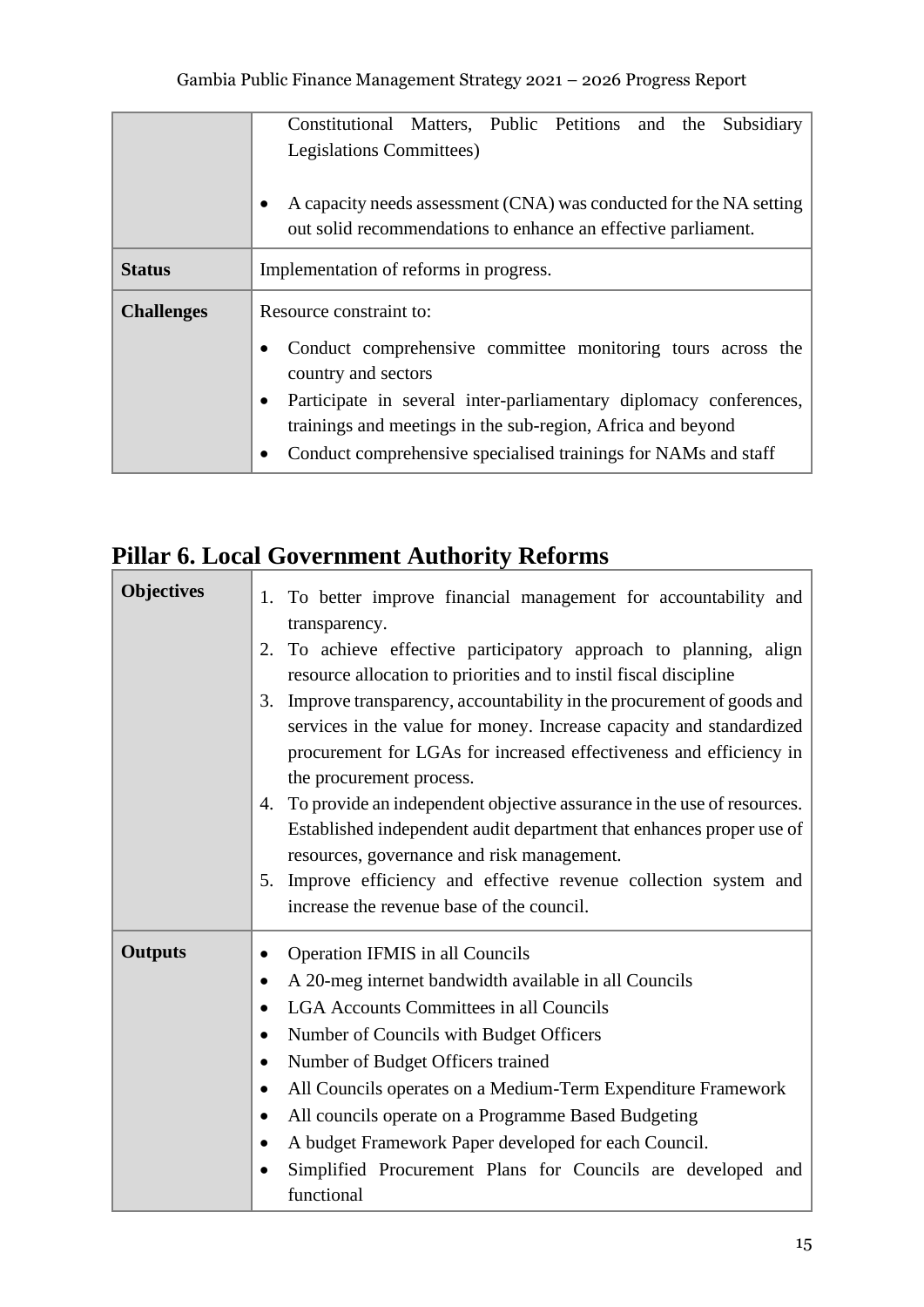|                 | All Councils are Registered and Accredited by GPPA<br>$\bullet$           |
|-----------------|---------------------------------------------------------------------------|
|                 | Procurement Officers are recruited in all Councils<br>٠                   |
|                 | Number of Councils sensitized on GPPA registration of local<br>$\bullet$  |
|                 | businesses                                                                |
|                 | Number of Procurement Officers in Councils trained.<br>٠                  |
|                 | Number of Councils with Internal Audit Chatter<br>٠                       |
|                 | Number of Councils with Audit Committees<br>$\bullet$                     |
|                 | Number of Performance and System Audits conducted for Councils.<br>٠      |
|                 | Number of Councils with qualified Internal Audit staff<br>$\bullet$       |
|                 | Number of Councils' Internal Audit staff trained<br>$\bullet$             |
|                 | Councils' tax bracket Identified<br>$\bullet$                             |
|                 | Councils tax bracket to be paid at the bank are defined<br>$\bullet$      |
|                 | A tax registers on DTCS for all Councils.<br>$\bullet$                    |
|                 | Number of Tax payers sensitized on the E-payment<br>$\bullet$             |
|                 | Number Councils' revenue collectors trained on the E-payment<br>$\bullet$ |
|                 | system                                                                    |
| <b>Progress</b> | <b>Rolling out of IFMIS:</b>                                              |
|                 | All LGAs have inputted their revenues for 2021 up to date. There is also  |
|                 | 90% input of expenses and operations in the IFMIS with technical help     |
|                 | from the AGD.                                                             |
|                 |                                                                           |
|                 | <b>Budgetary Reform LGA:</b>                                              |
|                 | All LGAs have included in their 2022 Manpower Budget a position for a     |
|                 | Budget Officer. They were all consulted and a budget drawn based on       |
|                 | each councils defined policies and programmes. In addition, all LGAs      |
|                 | have structured PBB envisaged to be operational in 2023.                  |
|                 | <b>Procurement Reforms:</b>                                               |
|                 | All LGAs have an established procurement unit with highly trained         |
|                 | Senior Procurement Officers.                                              |
|                 | <b>Internal Audit Reform:</b>                                             |
|                 | All LGAs have a functional Internal Audit Unit and most of them have      |
|                 | internal audit committees established. They are independent and perform   |
|                 | their job without interference. They have been trained to upgrade their   |
|                 | skills and competences.                                                   |
|                 | <b>Revenue Administration and Management</b>                              |
|                 | With the introduction of digital tax administrative systems BCC is        |
|                 | confident doubling its Revenue collection from 65 million in 2020 to 140  |
|                 | million come December 2022 likewise for most councils. BCC is             |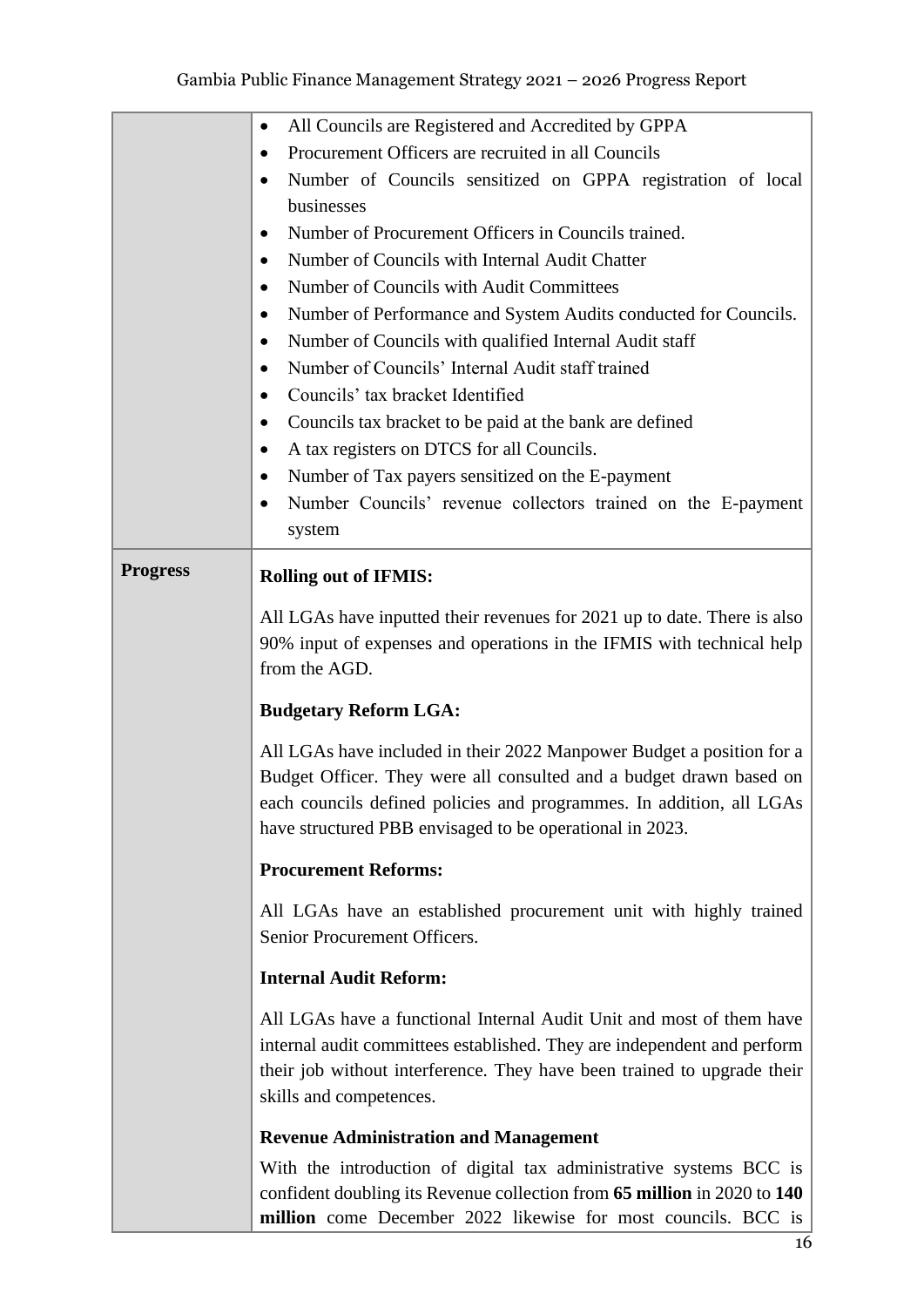|                   | currently mapping out a system of sensitisation on operation of E-<br>Payment.                                                                                                                                                                                                              |
|-------------------|---------------------------------------------------------------------------------------------------------------------------------------------------------------------------------------------------------------------------------------------------------------------------------------------|
| <b>Status</b>     | In progress                                                                                                                                                                                                                                                                                 |
| <b>Challenges</b> | Lack of sufficient budget information and data, thus constraining the<br>$\bullet$<br><b>MTEFF</b> and PBB exercise.<br>Poor Internet connectivity impeding IFMIS operations in LGAs<br>$\bullet$<br>The recruitment of competent staff is challenged by poor<br>$\bullet$<br>remuneration. |

## <span id="page-21-0"></span>**Pillar 7. Cross Cutting Issues**

## <span id="page-21-1"></span>**7.1. Civil Service Reform**

| <b>Objectives</b> | To achieve optimal organization and staffing in the Civil Service<br>1.<br>To attract, retain and motivate optimal numbers of technical and<br>2.<br>professional personnel into the civil service<br>To enhance discipline, ethical conduct and high performance of civil<br>3.<br>servants<br>4. To re-institutionalize meritocracy, due process and professionalism<br>in personnel administration<br>To accelerate improvements in public service delivery through ICT<br>5.<br>applications                                                                                                                                                                                                                                                                                                                                                                                                                                |
|-------------------|---------------------------------------------------------------------------------------------------------------------------------------------------------------------------------------------------------------------------------------------------------------------------------------------------------------------------------------------------------------------------------------------------------------------------------------------------------------------------------------------------------------------------------------------------------------------------------------------------------------------------------------------------------------------------------------------------------------------------------------------------------------------------------------------------------------------------------------------------------------------------------------------------------------------------------|
| <b>Outputs</b>    | The Civil Service Act is revised<br>$\bullet$<br>Annual staff inspection and assessment exercises conducted<br>$\bullet$<br>The new Human Resource Management System is implemented<br>$\bullet$<br>Availability of a New Grading Structure and Pay Scale<br>$\bullet$<br>Sector specific cadre allowances are reviewed with<br>$\bullet$<br>recommendations<br>Incentives for targeting qualified personnel are put in place<br>$\bullet$<br>A civil service pension scheme policy is in place<br>$\bullet$<br>A revised regulatory framework for the civil service is put in place<br>$\bullet$<br>Availability of an electronic clock-in system linked to Payroll in all<br>$\bullet$<br>MDA <sub>s</sub> .<br>Civil Performance Management System is put in place<br>$\bullet$<br>Number of service standards for the civil service developed and<br>implemented<br>The new Human Resource Management System is implemented |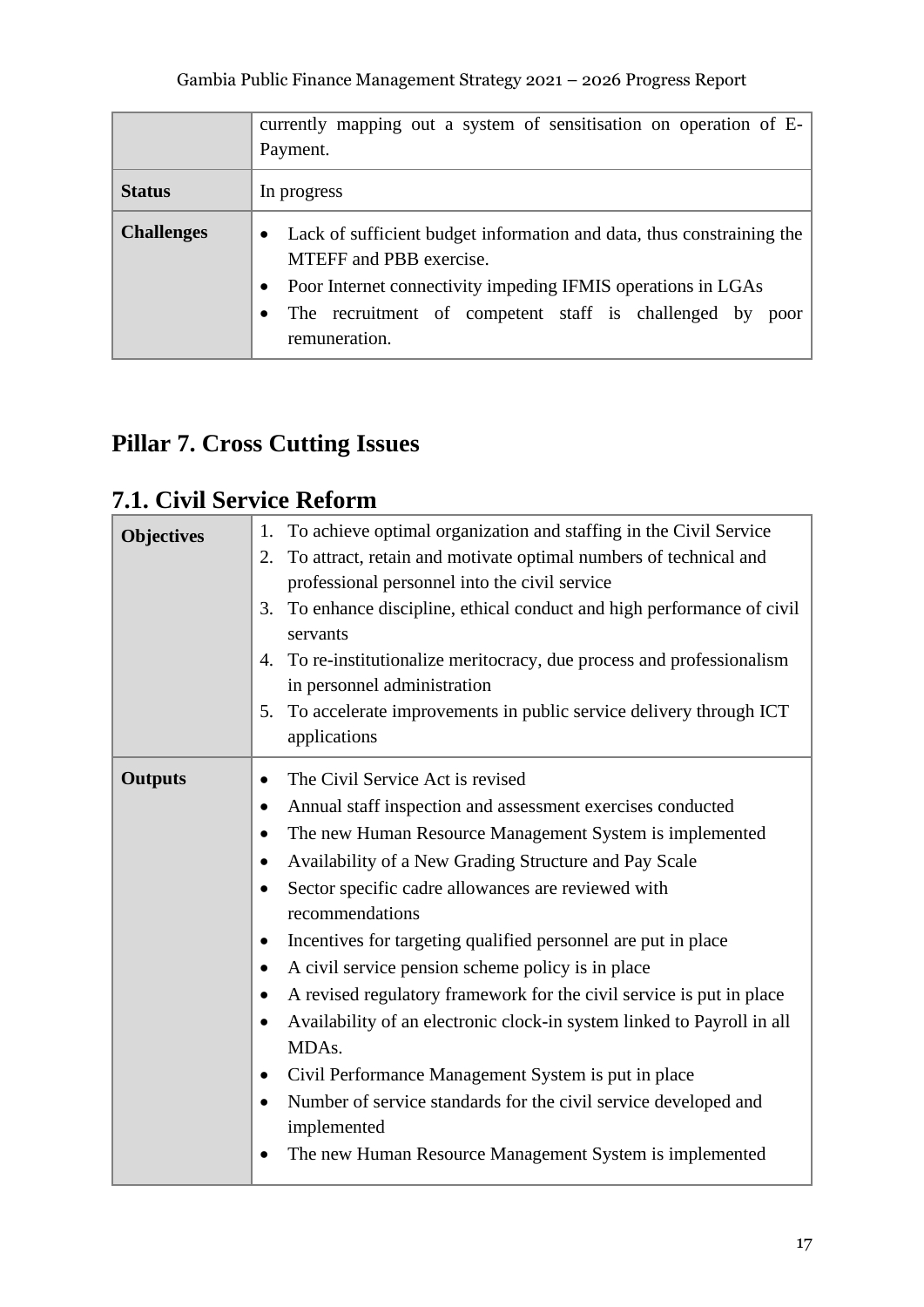| <b>Progress</b>   | The revision of the Public Service Act is challenged by the new<br>Constitution.<br>The annual staff inspection and assessment exercises 2022 is being<br>planned.<br>The new Grading Structure and Pay Scale is expected in July 2022.<br>Sector specific cadre allowances are reviewed and approved by<br>Cabinet for implementation.<br>The Pensions Scheme Act is enacted by the National Assembly. Sent<br>to the President for ascent/endorsement<br>The regulatory frameworks (Rule Books) are not yet revised<br>Generic Allowances review is completed<br>$\bullet$<br>Development and circulation of job specifications is completed<br>$\bullet$<br>A Performance Management Policy is developed and validated.<br>$\bullet$<br>In collaboration with the Commonwealth Secretariat government is<br>$\bullet$<br>planning to have a PMS in place. |
|-------------------|--------------------------------------------------------------------------------------------------------------------------------------------------------------------------------------------------------------------------------------------------------------------------------------------------------------------------------------------------------------------------------------------------------------------------------------------------------------------------------------------------------------------------------------------------------------------------------------------------------------------------------------------------------------------------------------------------------------------------------------------------------------------------------------------------------------------------------------------------------------|
| <b>Status</b>     | In progress                                                                                                                                                                                                                                                                                                                                                                                                                                                                                                                                                                                                                                                                                                                                                                                                                                                  |
| <b>Challenges</b> | <b>Financial constraints</b><br>Delay in executive and legislative processes<br>Inadequate requisite capacity to effectively implement the reform<br>program                                                                                                                                                                                                                                                                                                                                                                                                                                                                                                                                                                                                                                                                                                 |

## <span id="page-22-0"></span>**7.2. Effective and Efficient Records Management System**

| <b>Objectives</b> | Enhance storage and access to government archives online<br>1.<br>Improve effectiveness and efficiency in the management of public<br>2.<br>records |
|-------------------|-----------------------------------------------------------------------------------------------------------------------------------------------------|
| <b>Outputs</b>    | Roll out ERMS to more MDAs<br>$\bullet$                                                                                                             |
|                   | Restructure the un-restructure d MDAs<br>٠                                                                                                          |
|                   | <b>Digital Archives</b>                                                                                                                             |
|                   | Records Appraisal<br>$\bullet$                                                                                                                      |
|                   | An Amended NRS Act<br>$\bullet$                                                                                                                     |
|                   | <b>Regulatory Framework</b>                                                                                                                         |
| <b>Progress</b>   | Surveys have been conducted in the identified MDAs for the next roll<br>$\bullet$                                                                   |
|                   | out of ERMS.                                                                                                                                        |
|                   | Scanning of archives for the digitalization process has begun and in<br>$\bullet$                                                                   |
|                   | progress                                                                                                                                            |
|                   | Re-appraisal of semi-current records from the year 1980 to 1990 was<br>$\bullet$                                                                    |
|                   | completed. However, appraisal of records from 1994 to date is yet to                                                                                |
|                   | commence                                                                                                                                            |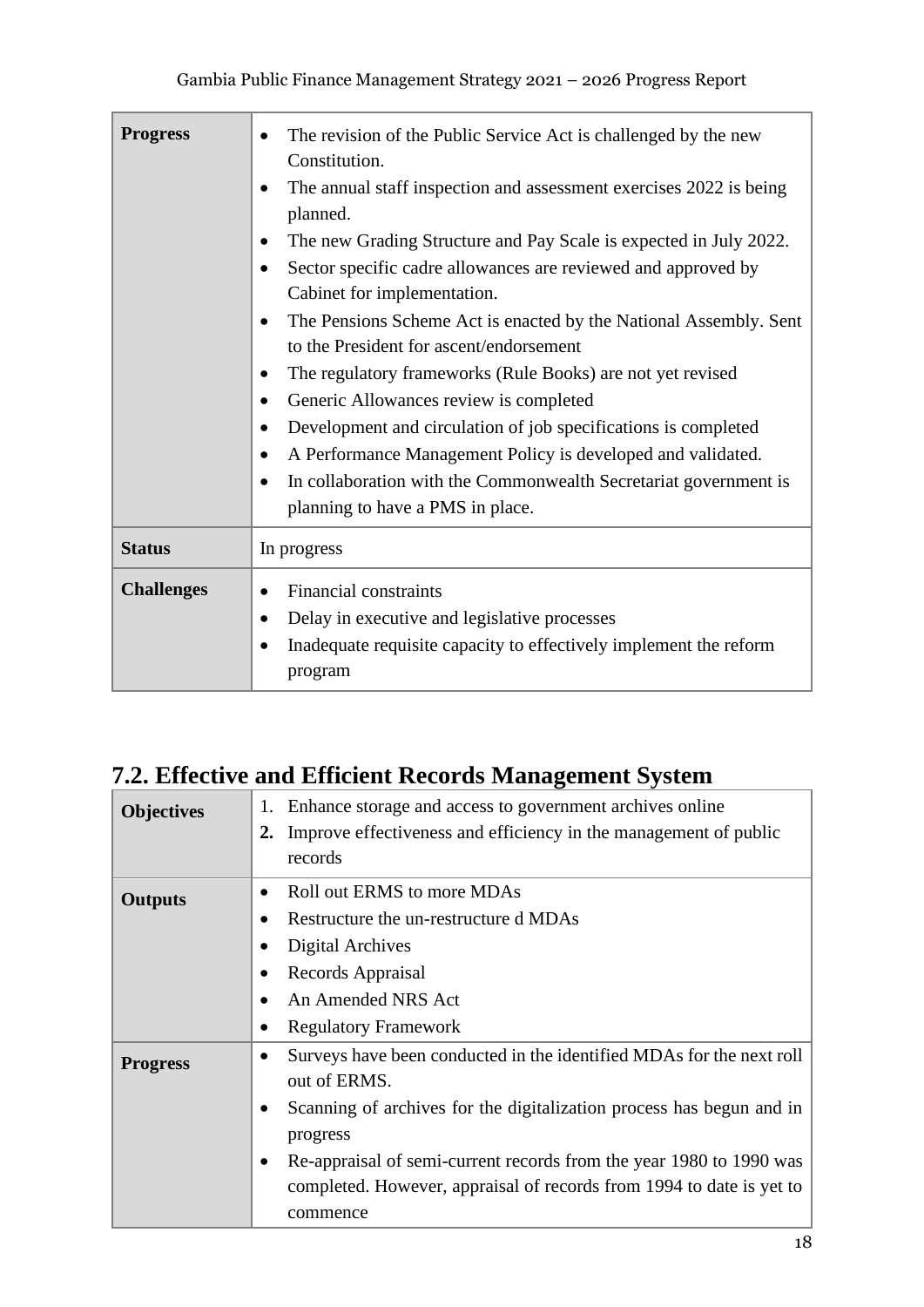Gambia Public Finance Management Strategy 2021 – 2026 Progress Report

|                   | The NRS Act will be validated in the third quarter.                                                                                                                                         |
|-------------------|---------------------------------------------------------------------------------------------------------------------------------------------------------------------------------------------|
|                   | The other records regulatory books await the revised NRS Act for                                                                                                                            |
|                   | reasons of conformity.                                                                                                                                                                      |
|                   | Plans are to outsource expertise to help in Records Appraisal<br>$\bullet$                                                                                                                  |
| <b>Status</b>     | All the five outputs are in progress; although the pace is slow due to<br>inadequate resources.                                                                                             |
| <b>Challenges</b> | Lack of adequate staff number, appropriate equipment, funds, and<br>time resources for the effective implementation of the<br>The Cadre has no expertise in Records Appraisal;<br>$\bullet$ |
|                   | The ERMS team is overwhelmed with the work load of having to roll<br>٠<br>out ERMS to more MDAs due to inadequate staff number                                                              |

## <span id="page-23-0"></span>**7.3. Health Sector Financing**

| <b>Objectives</b> | 1.<br>To establish a National Health Insurance Scheme<br>To use Result-Based Financing approach to pay for Health care<br>2.<br>services at the final level.<br>Universal Health Coverage for every person in The Gambia<br>3.                                                                                                                                                                                                                                                                                                                                                                                                                                                                                                                                                                                                                                                                                                |
|-------------------|-------------------------------------------------------------------------------------------------------------------------------------------------------------------------------------------------------------------------------------------------------------------------------------------------------------------------------------------------------------------------------------------------------------------------------------------------------------------------------------------------------------------------------------------------------------------------------------------------------------------------------------------------------------------------------------------------------------------------------------------------------------------------------------------------------------------------------------------------------------------------------------------------------------------------------|
| <b>Outputs</b>    | National Health Insurance Scheme Act.<br>$\bullet$<br>Availability of National Health Insurance Regulations.<br>$\bullet$<br>Availability of RBF program in the Ministry of Health<br>$\bullet$<br>Reviewed/updated RBF sustainability roadmap<br>$\bullet$<br>Fiscal space analysis for Health study conducted<br>$\bullet$<br>A willingness to pay study conducted<br>$\bullet$                                                                                                                                                                                                                                                                                                                                                                                                                                                                                                                                             |
| <b>Progress</b>   | National Health Insurance Bill 2021 enacted and assented to by the<br>$\bullet$<br>President (Availability of NHIS ACT, 2021)<br>National Health Insurance Scheme Regulations at all levels of<br>$\bullet$<br>management drafted, reviewed by the NHIS Steering Committee and<br>awaiting stakeholders' validation.<br>RBF Program Unit established and headed by a program manager,<br>$\bullet$<br>deputy program manager and other program officers.<br>RBF sustainability roadmap and operational manual reviewed and<br>$\bullet$<br>validated.<br>ToR for the consultant to conduct Fiscal Space Analysis study for<br>$\bullet$<br>health developed and submitted to WHO for support.<br>A study on Willingness to pay for NHIS conducted by a PhD student<br>$\bullet$<br>and presented his findings to MoH for consideration. The ministry is<br>planning to conduct another large scall study to be funded by WHO. |